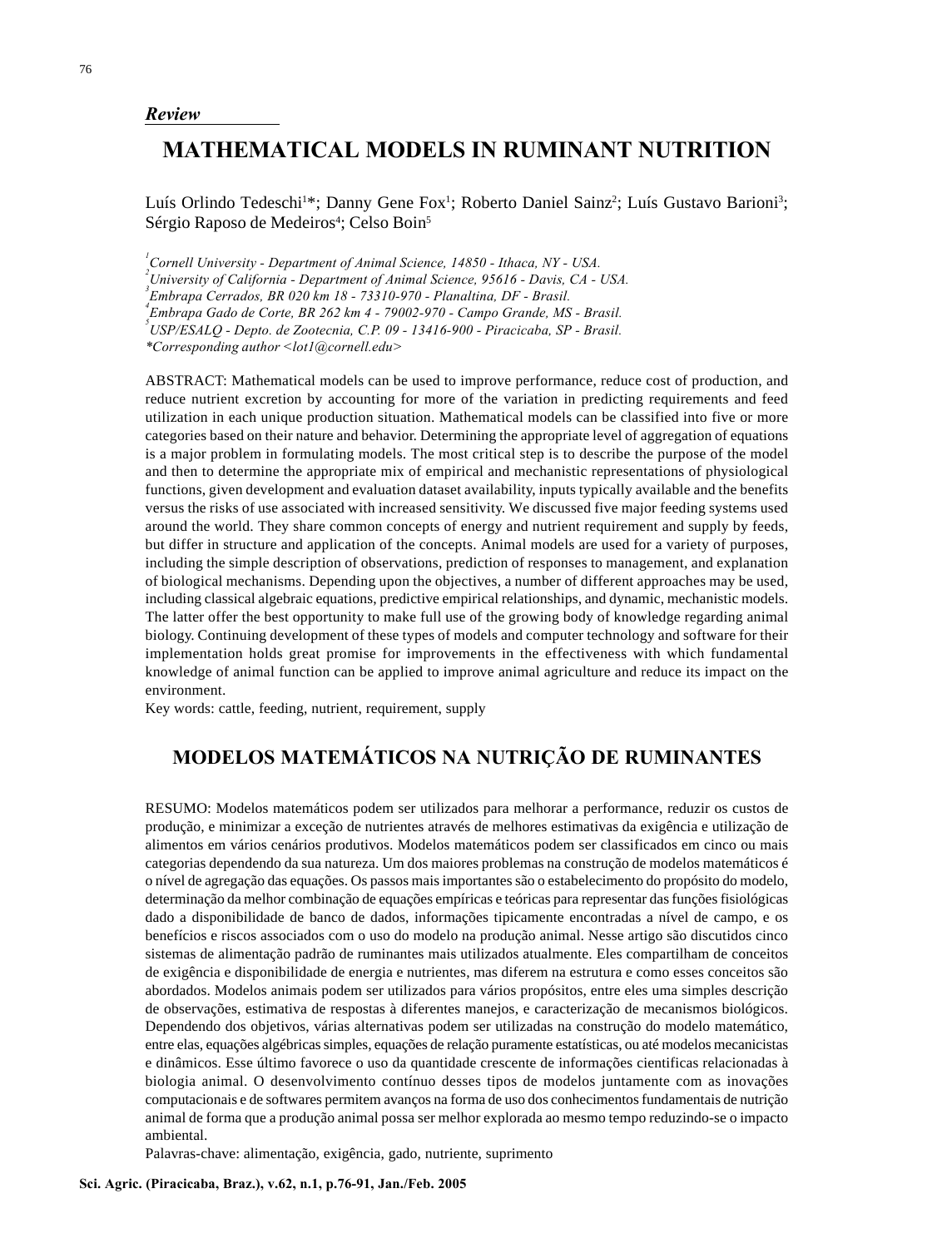### **INTRODUCTION**

Mathematical models can be used to improve performance, reduce cost of production, and reduce nutrient excretion by accounting for more of the variation in predicting requirements and feed utilization in each unique production situation. However, the use of models to assist in production decisions is limited by the information (model inputs) that is typically available on the farm. The purpose of this review is to discuss the development of nutrition models for predicting requirements and feed utilization by cattle in formulating accurate rations and feeding systems in each production situation.

## **Using models to predict requirements and supply of energy and nutrients**

Mathematical models can be used to integrate our knowledge of feed, intake, and digestion and passage rates upon feed energy values, escape of dietary protein, and microbial growth efficiency. They can be valuable tools for estimating animal requirements and nutrients derived from feeds in each unique farm production scenario, and thus can have an important role in providing information that can be used in the decision-making process to enhance the feeding system.

A cattle nutrition model is defined as an integrated set of equations and transfer coefficients that describe their various physiological functions (Gill et al., 1989). Included in cattle models are predictions of tissue requirements (maintenance, growth, pregnancy, lactation and tissue reserves) and supply of nutrients (dry matter intake, feed carbohydrate and protein fraction pool sizes and their characteristic digestion and passage rates, microbial growth, intestinal digestion and metabolism of absorbed nutrients). The purpose of a simulation model is to describe mathematically the response of each compartment or several connected compartments to a variable or combination of variables. Mathematical models can be categorized (France & Thornley, 1984; Haefner, 1996) as:

- *Static* vs. *Dynamic*; dynamic models incorporate time explicitly whereas static models do not,
- *Empirical* vs. *Mechanistic*; empirical models provide a best fit to data obtained at the prediction level (e.g., body weight) whereas mechanistic models incorporate concepts about the underlying biology and data from lower levels of aggregation (e.g. cellular function),
- *Stochastic* vs. *Deterministic*; deterministic models always give the same solution to a given set of inputs whereas stochastic models include probabilistic element(s), giving a distribution of outputs to a given set of inputs,
- *Continuous* vs. *Discrete*; continuous models represent time continuously (time may take on any value) while in discrete models time is an integer only, and

• *Spatially Homogeneous* vs. *Heterogeneous*; spatially homogeneous models have an explicit representation of space (e.g. objects have a position in space) whereas in spatially heterogeneous models space is not essential (e.g. population dynamics, enzyme kinetics).

The mathematical representation and prediction of animal function has been a widespread endeavor in biology and a wide range of approaches has been proposed. Objectives in modeling animal performance may include:

- Description of past observations,
- Prediction of outcomes of different management strat egies, and/or
- Explanation of mechanisms.

Each of these objectives requires a different approach. Descriptive and predictive models are usually static and empirical, whereas explanatory or mechanistic models require a dynamic approach. Dynamic models are usually represented by differential equations, which may be solved analytically or numerically.

A mathematical model is considered mechanistic when it simulates behavior of a function through elements at a lower level of aggregation. Completely mechanistic models do not exist (Gill et al., 1989). A limitation is the ability to account for the fact that most biological responses are integrated and nonlinear and change over time (dynamic) (Sauvant, 1991). Dynamic models are rarely used for application in formulating rations on farms because of limitations in information over the whole range of possible conditions that is typically available to drive such mathematical models and the inability to evaluate all of the functions. In most feeding systems, the prediction of metabolism of nutrients is not as advanced as the prediction of ruminal fermentation, because of the complex metabolic pathways connecting the numerous tissue and metabolic compartments, the multiple nutrient interactions, and the sophisticated metabolic regulations (hormones, enzymes), which drive the partitioning of absorbed nutrients (homeorhesis and homeostasis) (Sauvant, 1991). Therefore, most animal nutrition models used for formulating diets on farms use a combination of mechanistic and empirical approaches, are generally steady state and static, and use statistical representations of data that represent the aggregated response of whole compartments.

Determining the appropriate level of aggregation of equations (closeness to the cellular level) is a major problem in formulating models. The most critical step is to describe the objective of the model and then to determine the appropriate mix of empirical and mechanistic representations of physiological functions, given development and evaluation dataset availability, inputs typically available and the benefits versus the risks of use associated with increased sensitivity. Since many inputs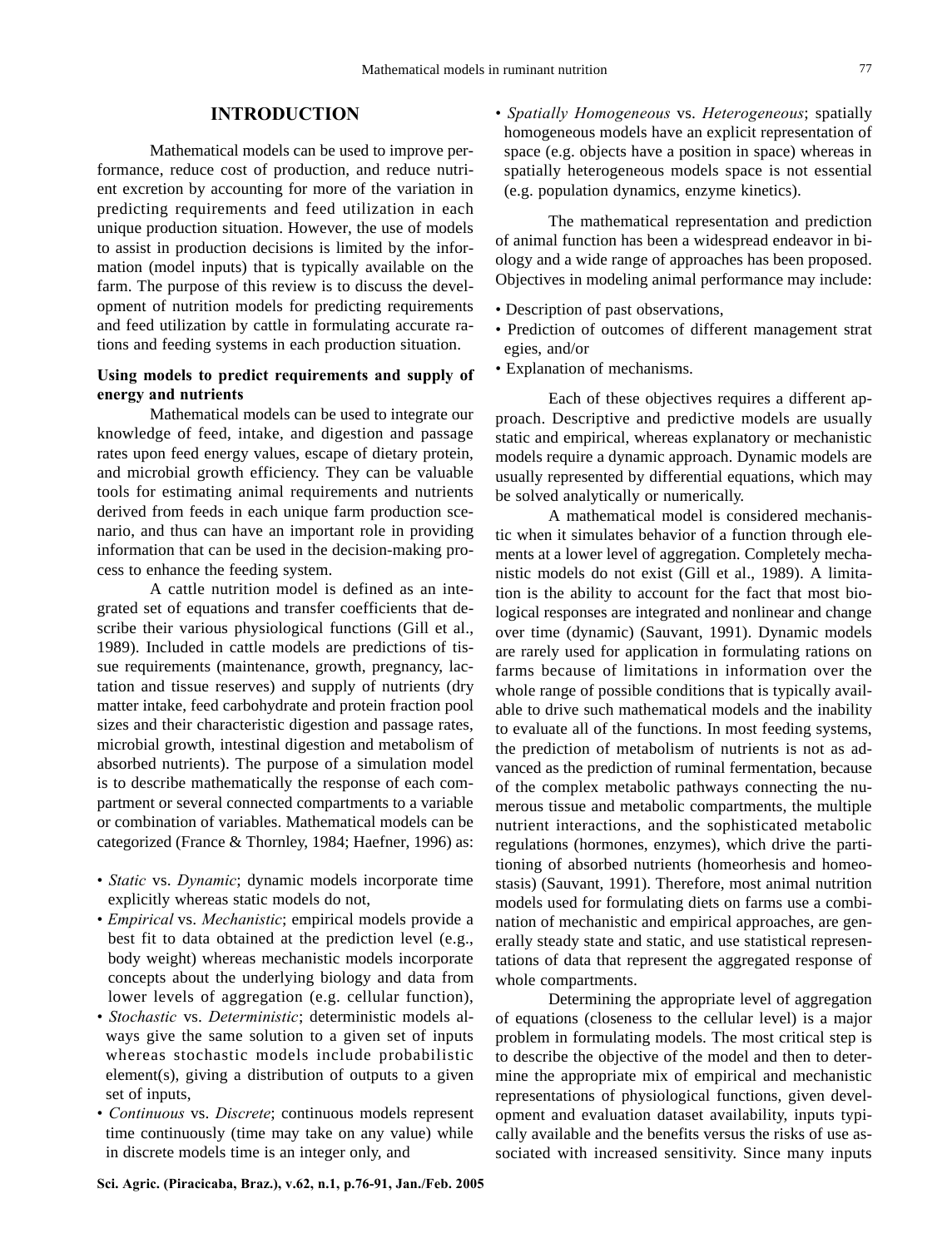cannot be absolutely quantified with information typically available on farms, these models must allow inputs from each situation to be adjusted in a logical way until predicted and observed performance (daily gain, milk amount and composition, and body condition score changes) agree (also known as *calibration*). Then, responses to changes in management and feeds can be more accurately predicted by accounting for effects on ruminal fermentation, intestinal digestion, metabolizability of energy and amino acids, and product amount and composition.

## **Models commonly used for nutrient requirement recommendations**

In this section, we assume that a ruminant nutrition model is an integrated set of equations and transfer coefficients that describe nutrient requirements and feed utilization by cattle and sheep for use in formulating diets on farms. In this section, we summarize the nutrition models most often used in developing feeding standards. We summarize here the approaches used to predict requirements and nutrient supply in these models and how they have evolved over time based on the state of knowledge of biological processes and ability to predict them under field conditions.

#### **USA National Research Council (NRC)**

In the United States, National Research Council (**NRC**) committees are formed at regular intervals to evaluate the accumulated scientific knowledge and to propose more accurate estimates of requirements and feed values at a level that can be readily applied in practical ration formulation. Until 1970, total digestible nutrients (**TDN**) and crude protein (**CP**) were used to estimate available energy and protein in feeds, respectively, with reasonable success, given the knowledge about feed digestive losses, the narrow genetic base of cattle to which they were applied in North America, laboratory analytical capabilities available, and the ability of advisors and producers to apply them in the field, including limitations in quantifiable inputs such as feed and animal weights. The development of the California net energy (**NE**) system using the comparative slaughter technique (Lofgreen & Garrett, 1968) and the studies conducted at the USDA-ARS Beltsville Research Center on net energy for lactation using respiration chambers (Moe et al., 1972) provided enough information to implement net energy systems in the National Research Council nutrient requirement recommendations for Beef (NRC, 1970) and Dairy (NRC, 1971) cattle. These systems predict more accurately the requirements and performance on a given diet by basing maintenance requirements on metabolic body size ( $NE_{m}$ ), tissue ( $NE_{g}$ ), and milk ( $NE_{l}$ ) composition and differential feed values for different physiological functions (e.g. feed  $NE_{m}$ ,  $NE_{g}$ , and  $NE_{l}$ ). Discounts for depression in ruminal digestibility with level of intake and feed cell wall received further refinements (Van Soest, 1994; Van Soest & Fox, 1992; Van Soest et al., 1984).

A major advancement in accounting for more of the variation in meeting protein requirements was the launch of ruminant nitrogen and metabolizable protein (**MP**) systems by Burroughs et al. (1974), *Institut National de la Recherche Agronomique* (INRA, 1989), Agricultural Research Council (ARC, 1980), and the National Research Council (NRC, 1985) to predict rumen microbial protein production. These systems are based on predicting microbial protein production (**MCP**) from one microbial pool through various means of estimating intake of fermentable organic matter. Two pools of feed protein (degraded and undegraded) are used to estimate variable ruminally degradable protein (**RDP**) of feeds to predict N available for microbial growth and ruminally undegradable protein (**RUP**) that escapes degradation in the rumen. The MP system was implemented in the 1989 and 2001 Dairy NRC (NRC, 1989; 2001) and the 1996 Beef NRC (NRC, 1996; 2000). Theses systems were based on static and deterministic calculations of carbohydrate and protein degradability and yield of microbial protein, with no provision for microbial maintenance and ruminal N recycling. Additionally, the NRC (1971) energy discounts were fixed at three times maintenance level of intake while those proposed by Van Soest et al. (1979; 1984) were variable according to digestion rate.

The next improvement in NRC systems came when the Beef (NRC, 2000) and Dairy (NRC, 2001) revisions moved from the use of tabular feed energy and protein (RUP and RDP) values to predicting them from feed analysis. The NRC (2000) developed a model with two levels of solution for different uses, depending on the questions to be answered, level of knowledge of the user, and information available to drive the model. Level 1 retained the use of tabular feed energy values but implemented the Burroughs et al., (1974) MP system. The second level of solution uses the Cornell Net Carbohydrate and Protein System (**CNCPS**) rumen model (Russell et al., 1992; Van Soest, 1994) to predict carbohydrate and protein fermentation and microbial growth and digestible energy derived from feeds, using feed analysis for feed carbohydrate and protein fractions and the integration of feed digestion and passage rates based on level of intake. The NRC (2001) uses summative equations (Weiss, 1993; 1999; Weiss et al., 1992) to predict feed digestible energy and microbial protein production was predicted as in the Beef NRC level 1 (13% of TDN), with the effect of level of intake on feed energy and protein fractions escaping ruminal digestion being accounted for. For the first time, both systems provide equations for predicting amino acid requirements and supply, and guidelines for meeting amino acid requirements.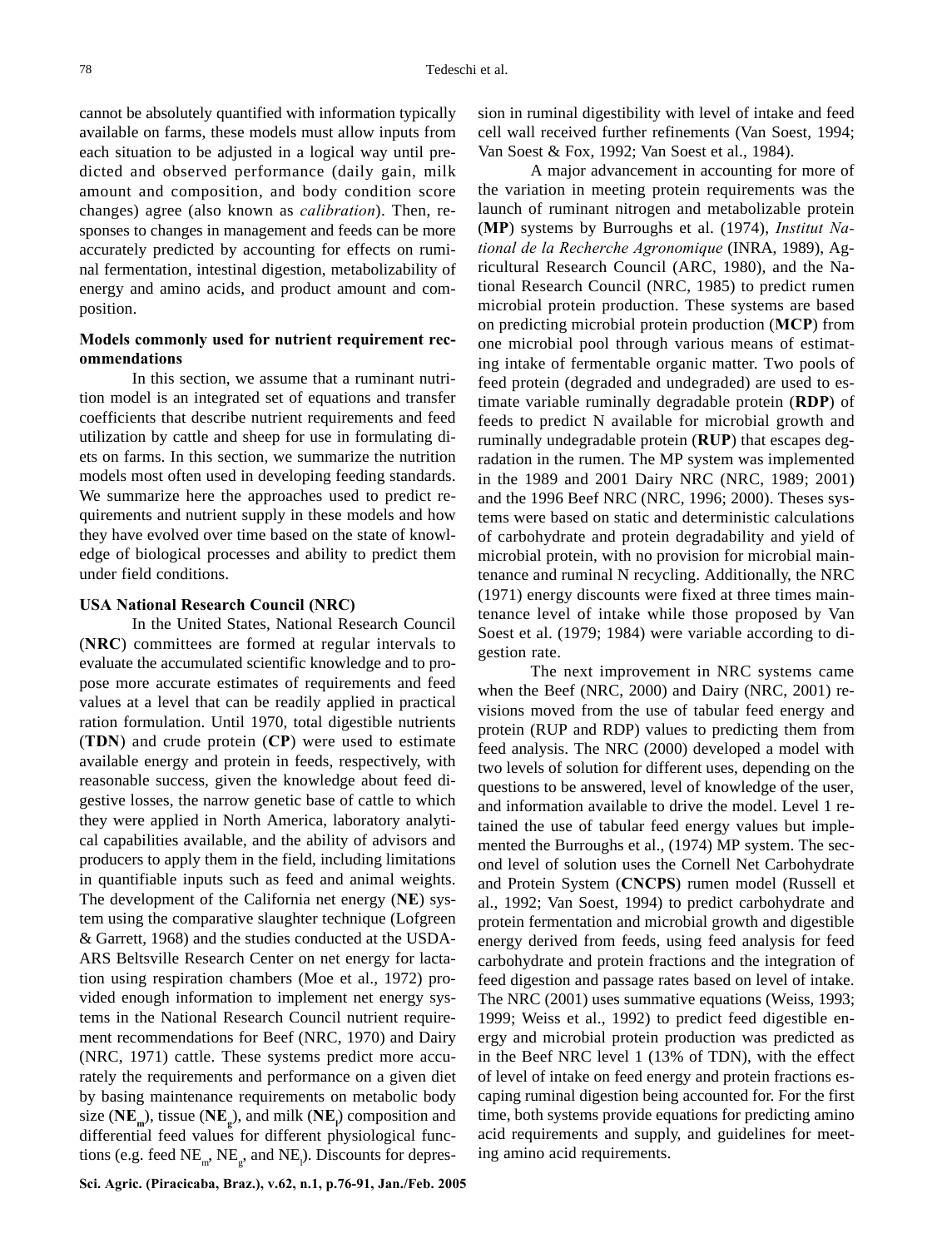## **Institut National de la Recherche Agronomique (INRA)**

*Feed biological values -* In the INRA (1989) system, each feed has two NE values: lactation (**UFL**) and meat production (**UFV**), where one UFL or UFV is the NE content of 1 kg of barley for milk  $(1700 \text{ kcal} \text{ NE}_1)$  or meat (1820 Mcal  $NE_{g}$ ), respectively. The NE values of feedstuffs are calculated from their GE, DE, ratio of ME to GE (metabolizability), and the efficiency of ME utilization for lactation, maintenance, or fattening. The feed GE is assumed to contain  $18.8 \text{ MJ kg}^{-1} \text{ DM } (4.49 \text{ Mcal})$ kg<sup>-1</sup> DM, assuming 1 cal = 4.184 J). The ME to GE ratio was developed with sheep and dairy cattle data ( $N = 346$ ), and is a function of crude fiber (**CF**), protein content of the diet (**CP**), and feeding level (**FL**). Partial efficiencies (**k**) are computed from metabolizability of the diet. The protein value of feeds and the animal requirements are both expressed in terms of true protein truly digested and absorbed in the small intestine (**PDI**). The PDI is a sum of the feed protein ruminally undegraded and truly digested in the small intestine (**PDIA**) and the microbial true protein that is truly digested in the small intestine (**PDIM**), as shown in Equation (1) . When a degradable N deficient diet is fed, PDI is called PDIN (Equation 2) and similarly, when a ruminal fermentable energy deficient diet is fed, PDI is called PDIE (Equation 3). Each feed has two PDIM values; the microbial true protein that could be synthesized from the nitrogen it supplies (**PDIMN**) and the amount of microbial protein that could be synthesized from the feed energy available in the rumen (**PDIME**). These are summed for two different applications: (a.) when protein supply is the sum of undegraded feed (PDIA) and the protein that could be synthesized by the degraded protein it supplies (PDIMN) (Equation 2) or (b.) when protein supply is the sum of undegraded feed (PDIA) and microbial protein that could be synthesized from its fermentable energy (PDIME) (Equation 3).

 $PDI = PDIA + PDIM$  (1)

 $PDIN = PDIA + PDIMN$  (2)

$$
PDIE = PDIA + PDIME \tag{3}
$$

The PDI values are obtained from four feed characteristics: CP, CP degradability, fermentable organic matter (**FOM**), and true digestibility in the small intestine of undegraded dietary true protein (amino acids). The degradability values are from a standardized *in sacco* method. The FOM is computed from digestible organic matter (**DOM**), silage fermentable products (**FP**), ether extract (EE), and undegraded N (**BNDN**) as shown in Equation (4).

$$
FOM = DOM - FP - EE - 6.25 \quad BNDN \tag{4}
$$

**Sci. Agric. (Piracicaba, Braz.), v.62, n.1, p.76-91, Jan./Feb. 2005**

Microbial crude protein is estimated as  $145 \text{ g kg}^{-1}$ FOM for energy substrates and  $0.9 \times$  degraded CP for protein substrates. It is assumed to contain 80% amino acids that are 80% intestinally digestible. Recycled nitrogen is not included as a source of nitrogen for microbial growth.

*Energy and nutrient requirements -* The INRA (1989) system estimates maintenance requirements based on live body weight (**LBW**) of beef and dairy cows as  $0.07 \times \text{LBW}^{0.75}$  Mcal of NE<sub>1</sub> (0.084  $\times$  LBW<sup>0.75</sup> Mcal of NEm, assuming  $k_m/k_l = 1.2$ ), which is increased by 10% for loose housed and by 20% for grazing and decreased 10% if dry. The MP (or PDI) required for maintenance is  $3.25 \times LW^{0.75}$  g d<sup>-1</sup>. Energy reserves are computed as 6 Mcal kg $^{-1}$  body weight change with an 84% efficiency of mobilization. Allometric relationships between the empty body weight (**EBW**) and LBW, the weight of the chemical components and the weight of the fat-free body mass are used to predict energy and protein requirements for growth. Coefficients in the equations are parameters from the Gompertz equation (Taylor, 1968), which represents changes in live weight over time. Initial and final weights with growth curve coefficients are given for six classes of bulls, two classes of steers and two classes of heifers for finishing cattle, and two classes each for male and female cattle. The amount of lipids deposited daily is proportional to the daily live weight gain raised to the power 1.8, and daily protein gain is calculated for the gain in the fat-free body mass. Requirement for *lactation* is based on milk composition and for *pregnancy* is based on days pregnant.

#### **Commonwealth Scientific and Industrial Research Organization (CSIRO)**

*Feed biological values -* In the CSIRO (1990) system, empirical equations are used to predict forage ME values from dry matter digestibility (**DMD**), organic matter digestibility (**OMD**), or acid detergent fiber (**ADF**). Grains are given fixed values, based on metabolism trials with sheep. No adjustments are made in ME values for level of intake. Protein degradability of forages is predicted from CP and ADF contents with empirical equations, and RUP is CP minus degradable protein. An empirical equation is used to predict intestinal digestibility of RUP. Microbial crude protein yield is  $170 g kg<sup>1</sup>$  DOM for the first growth of temperate legumes and grasses, 130 g kg<sup>-1</sup> DOM for all other fresh and dried forages and mixed diets, and 95 g  $kg^{-1}$  DOM for silages. Microbial protein adjusted for 20% nucleic acids is assumed to have a 70% intestinal digestibility, giving a 56% MP value to microbial crude protein. Inefficient capture of N from ruminally degraded protein is assumed to be compensated for by recycled N. CSIRO (1990) concluded that although recycling N can offset intermittent inadequacies of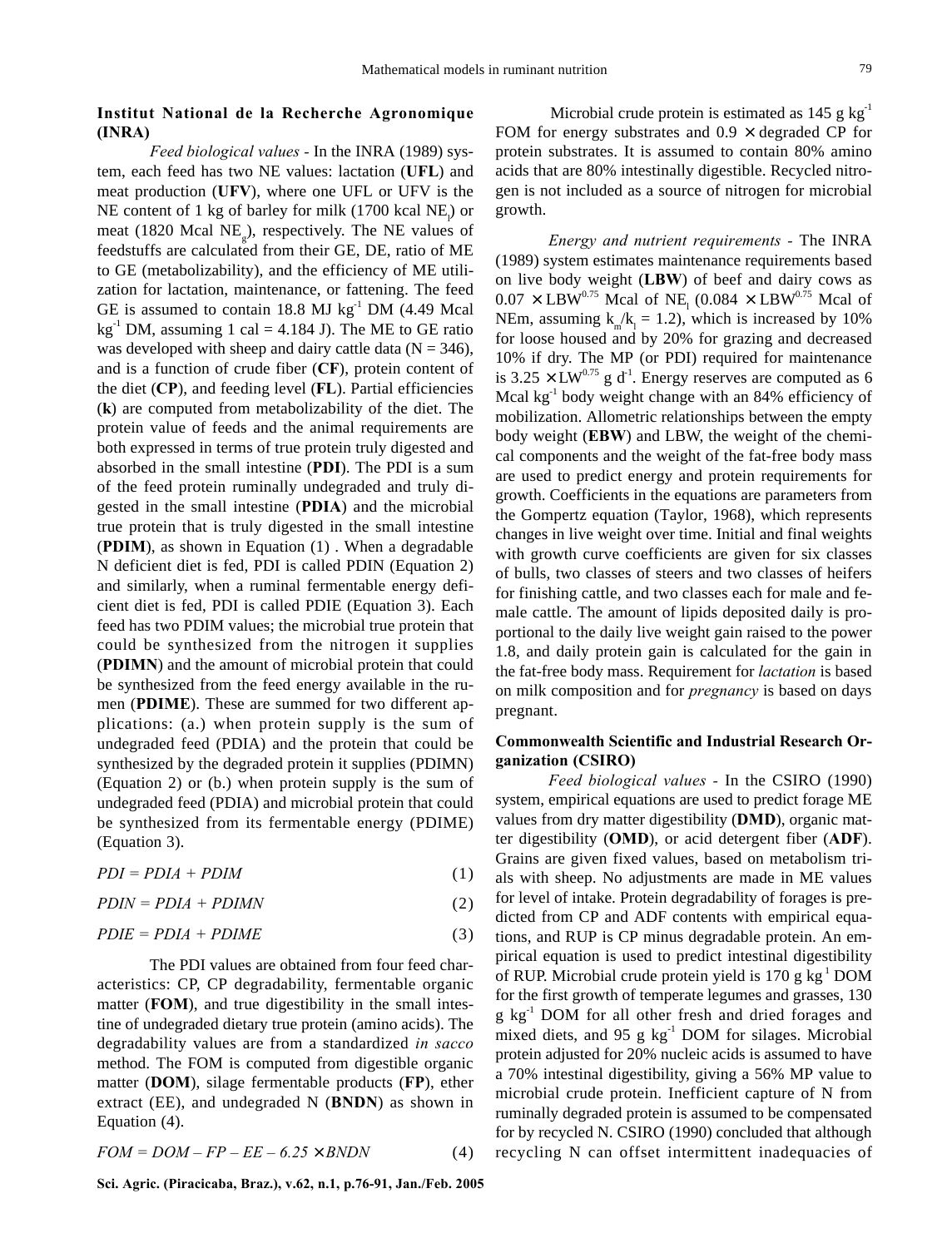ruminally degraded protein, it will not sustain the animal through a chronic inadequacy of N, which is consistent with Van Soest (1994) and NRC (2000; 2001).

*Energy and nutrient requirements - The NE*<sub>m</sub> (MJ d<sup>-1</sup>) is computed as  $0.28 \times \text{LBW}^{0.75}$  with adjustment factors for *Bos taurus* (1.4), *Bos indicus* (1.2), gender (1 for castrates and females and 1.15 for bulls), and age  $(e^{-0.03 \times \text{Age}})$ . Additional adjustments are made for ME intake for production, grazing, and cold stress. The efficiency of utilization of ME (i.e. conversion to NE) is computed with via energy metabolizability coefficients that vary by physiological stages. The MP requirements for maintenance  $(g\ d<sup>-1</sup>)$  consist of endogenous urinary protein (EUP =  $37 \times Log(LBW) - 42.2$ ), endogenous fecal protein (EFP =  $15.2 \times$  DMI), and dermal protein loss  $(DPL = 0.11 \times LBW<sup>0.75</sup>)$ . Energy reserves are assumed to vary with body condition score (**BCS**; scale of 1 to 8 for Dairy) and live weight change (MJ kg<sup>-1</sup> weight change =  $10.1 + 2.47 \times BCS$ , which is used with an efficiency of 80% for maintenance and 84% for lactation. Requirements for growth are based on a size scaling approach, which uses a standard reference weight (**SRW**). This SRW is defined as the weight at which skeletal development is complete and the empty body contains 25% fat, which corresponds to a condition score of 3 on a 0 to 5 scale (Beef). Adjustments are made for rate of gain or loss of body weight. Requirement for *lactation* is based on milk composition and for *pregnancy* is based on days pregnant.

#### **Agricultural and Food Research Council (AFRC)**

Equations and coefficients used to develop the AFRC (1993) system were based on Agricultural Research Council (ARC, 1980) and subsequent technical reviews on energy (AFRC, 1990), protein (AFRC, 1992), mineral (AFRC, 1991), and voluntary intake (AFRC, 1991).

*Feed biological values -* The proportion of ME in the GE (**q<sup>m</sup>** , feed metabolizability) or the ME concentration in the dry matter (**M/D**) is computed from GE that is assumed to contain 18.8 MJ kg<sup>-1</sup> DM (4.49 Mcal kg<sup>-1</sup>) DM). The feed  $q_m$  is used in linear equations to compute efficiency coefficients for the physiological functions of maintenance, lactation, growth, conceptus, and energy reserves. The ME value is adjusted for level of intake (**L**). The MCP synthesized is computed as  $g$   $MJ<sup>-1</sup>$  of fermentable ME (**FME**), which is defined in Equation (5).

$$
FME = ME - ME_{\text{Fat}} - ME_{\text{Fermentation}}
$$
\n<sup>(5)</sup>

where FME is fermentable metabolizable energy, Mcal (or  $MJ)$  kg<sup>-1</sup> DM, ME is metabolizable energy, Mcal (or MJ) kg<sup>-1</sup> of DM, ME<sub>Fat</sub> is ME from fat, and ME<sub>Fermentation</sub> is ME from fermentation acids.

The MCP value is assumed to contain 75% amino acids, which have an intestinal digestibility of 85%, giving a 63.75% MP value to MCP, which is computed from an equation sensitive to the level of feeding that gives 8.8, 10, 10.9 and 11.5 g of MCP MJ<sup>-1</sup> FME (36.8, 41.8, 45.6, and 48.1 g Mcal<sup>-1</sup> of FME) for 1x, 2x, 3x and 4x, respectively; as shown in Equation (6).

$$
y = 7 + 6 \times (1 - e^{-0.35 \times L})
$$
 (6)

where L is the level of intake.

The MCP is assumed to be limited by the supply of effective ruminally degraded protein (**ERDP**), which is the sum of 80% of the quickly and all of the slowly degraded protein (**QDP** and **SDP**, respectively). The QDP is defined as the cold water extracted N while the SDP is computed from an equation based on water-soluble N content, potentially degradable N, degradation rate, and rumen outflow rate. The outflow rate of the diet is a function of level of feeding. Recycled N is not included, and is assumed to compensate for losses of degraded protein above the QDP adjustment. The undegraded digestible protein (**UDP**) is assumed to have an intestinal digestibility of 90% after subtracting the ADIN protein.

*Energy and nutrient requirements -* The ME system for assessing the energy requirements of ruminants was initially presented by Blaxter (1962). The  $NE<sub>m</sub>$  requirement is based on energy for fasting metabolism and activity allowance as shown in Equation (7) .

$$
NE_m = F + A = C1 \times 0.53 \times \left(\frac{LBW}{1.08}\right)^{0.67} + A \tag{7}
$$

where F is fasting metabolism requirement, MJ  $d^1$ ; C1 is 1.15 for bulls or 1 for other cattle; LBW is live body weight, kg; and A is activity allowance, MJ  $d^1$ .

The MP required for *maintenance* (g  $d^{-1}$ ) is computed as  $2.19 \times \text{LBW}^{0.75}$ . *Growth* requirements for energy are computed from a quadratic equation based on castrates of medium-sized breeds, with correction factors for mature body size and plane of nutrition. Input variables are body weight and weight change ( $kg d^{-1}$ ), correction factors for growth maturity (early, medium and late) and gender (bulls, castrates and heifers). Requirement for *lactation* is based on milk composition and for *pregnancy* is based on days pregnant. Depletion and repletion of energy reserves is computed as 19 MJ  $kg^{-1}$  live weight change, with mobilized energy utilized with an efficiency of 84%. Net energy values are computed from coefficients (k) applied to ME for the relevant metabolic process.

## **Cornell Net Carbohydrate and Protein System (CNCPS)**

The CNCPS is a mechanistic, deterministic, and static mathematical model that was developed from basic principles of rumen function, microbial growth, feed digestion and passage and animal physiology with the objective of being capable of evaluating diet and animal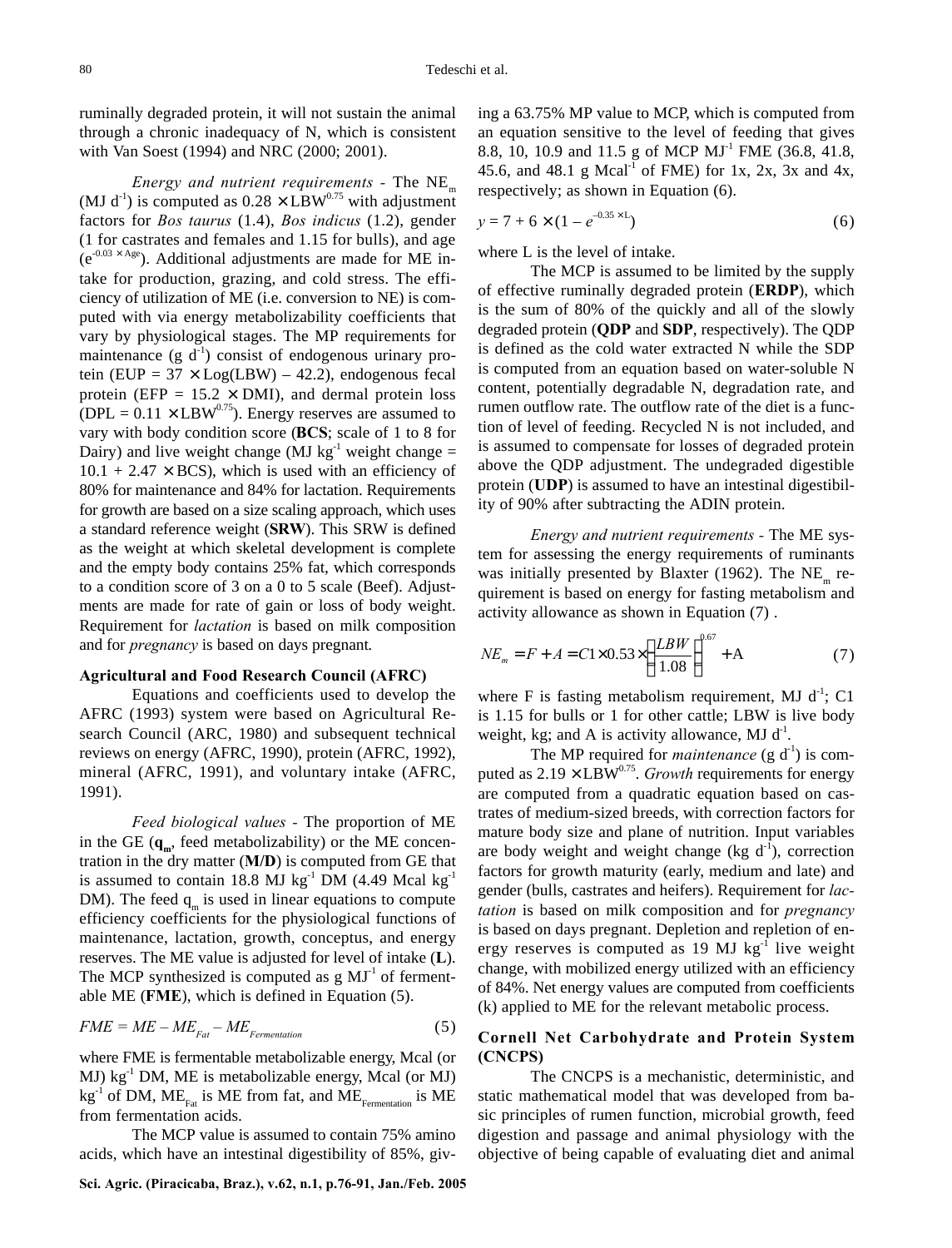performance in each unique production situation. It was first published in 1992 and 1993 in a series of four papers (Fox et al., 1992; O'Connor et al., 1993; Russell et al., 1992; Sniffen et al., 1992), and has been continually refined and improved over the last 10 years (Ainslie et al., 1993; Fox & Tylutki, 1998; Fox et al., 1995; 1999; 2002; Pitt et al., 1996; Tedeschi, 2001; Tedeschi et al., 2000a; 2000b; 2000c; 2001; 2002a; 2002b; 2002c; 2003; Tylutki et al., 1994). Recently, a paper was published with the objective of providing all of the equations currently in the CNCPS model and a summary of model evaluations and sensitivity analyses that have been conducted for cattle (Fox et al., 2004) and for sheep (Cannas et al., 2004). This model is probably the most widely known for practical applications (McNamara, 2004).

The CNCPS has evolved to contain a biologically based structure and hierarchy for evaluating all classes of cattle and sheep diets with the purpose of adjusting nutrient requirements and feed utilization over wide variations in cattle and sheep, feed, management, and environmental conditions. The approach taken and level of aggregation of variables is based on experiences of the authors in working with farmers and consultants in attempting to apply accumulated knowledge to diagnose nutrition related problems with performance and developing more accurate feeding programs. Separate submodels were developed by primary physiological function categories (feed intake and composition, rumen fermentation, intestinal digestion, metabolism, maintenance, growth, pregnancy, lactation and reserves) so that new information can be incorporated into the submodels affected.

The CNCPS uses information and codes that can be universally obtained, understood, and applied to describe cattle, and can be easily used in program formulas to calculate responses. Although not universally implemented, all of the critical carbohydrate and protein fractions can be routinely determined by feed testing laboratories. The user must have some nutritional knowledge to use it because of the risks associated with not knowing how to choose inputs. However, with experience it can be used to evaluate the interactions of animal type and production level, environment, feed composition, and management factors. Changes in the ration needed to meet animal and rumen fermentation requirements under widely varying conditions can also be identified.

*Feed biological values -* The absorbed energy and amino acids available to meet requirements depend on accurate determination of dry matter intake (**DMI**), ingredient content of carbohydrate (**CHO**) and protein fractions, microbial growth on the fiber CHO (**FC**) and nonfiber CHO (**NFC**) consumed, and the unique rates of digestion and passage of the individual feed CHO and protein fractions that are being fed. The CNCPS has two levels of solution to accommodate the needs of different types of users: (1) *Level 1* is intended for conditions where feeds cannot be characterized well or the user is not knowledgeable enough to use the CNCPS rumen model with confidence and (2) *Level 2* is intended for users who have adequate information on feed composition and DMI and an understanding of how to use the level 2 rumen model. Both levels use NRC (1996; 2000) equations to predict DE, ME, NE<sub>m</sub> and NE<sub>g</sub> while NE<sub>1</sub> is computed using equations from NRC (1971; 2001). Level 1 computes TDN and MP values with empirical equations based on those developed by Weiss et al. (1992), Weiss (1993; 1999) and NRC (2001).

Once the TDN is computed at a maintenance level of intake, it is adjusted for other levels of intake (Tedeschi, 2001, Ch. 2). The MP from microbial protein, which is assumed to be 64% true protein, is calculated as 13% of TDN, the same equation as is used in level 1 of the beef NRC (2000). The TDN discounted for level of DMI is used by NRC (2001) and CNCPS level 1, whereas NRC (2000) level 1 uses undiscounted TDN. Undegraded protein from feed is calculated from CP intake and undegraded CP (%RUP) and has an intestinal digestibility of 80%. In level 2 of the CNCPS, ruminally available TDN and MP are derived mechanistically from digestion (**Kd**) and passage (**Kp**) rates (Russell et al., 1992; Sniffen et al., 1992). The amount of ruminally degraded and escaped CHO and protein are computed using Equations (8) and (9), respectively.

$$
RD = I \times \left(\frac{kd}{kd + kp}\right) \tag{8}
$$

$$
RE = I \times \left(\frac{kp}{kd + kp}\right) \tag{9}
$$

where RD is amount degraded in the rumen, kg; RE is the amount escaped from the rumen, kg; I is intake, kg; kd is degradation rate,  $% h^{-1}$ ; and kp is passage rate,  $% h^{-1}$  $h^{-1}$ .

Feed not digested in the rumen passes undegraded to the intestines where it may or may not undergo further digestion. Each feed component (NDF, CP, soluble CP, NDFIP and ADIP, lignin, fat, ash; Fox et al., 2004; Tedeschi et al., 2002b) is assigned its own kd, which can be modified to accommodate variations in feed processing. The kp values depend on factors such as DMI, particle size, lignification and the ratio of forage to concentrate. Sugars usually have a high  $kd$  ( $> 60\%$ ) and are almost completely digested in the rumen, but many carbohydrates and proteins (e.g. B fraction components) have a low kd and are not completely digested by ruminal microorganisms. This system of calculating ruminal disappearance assumes that: (1) kd rate is a simple first order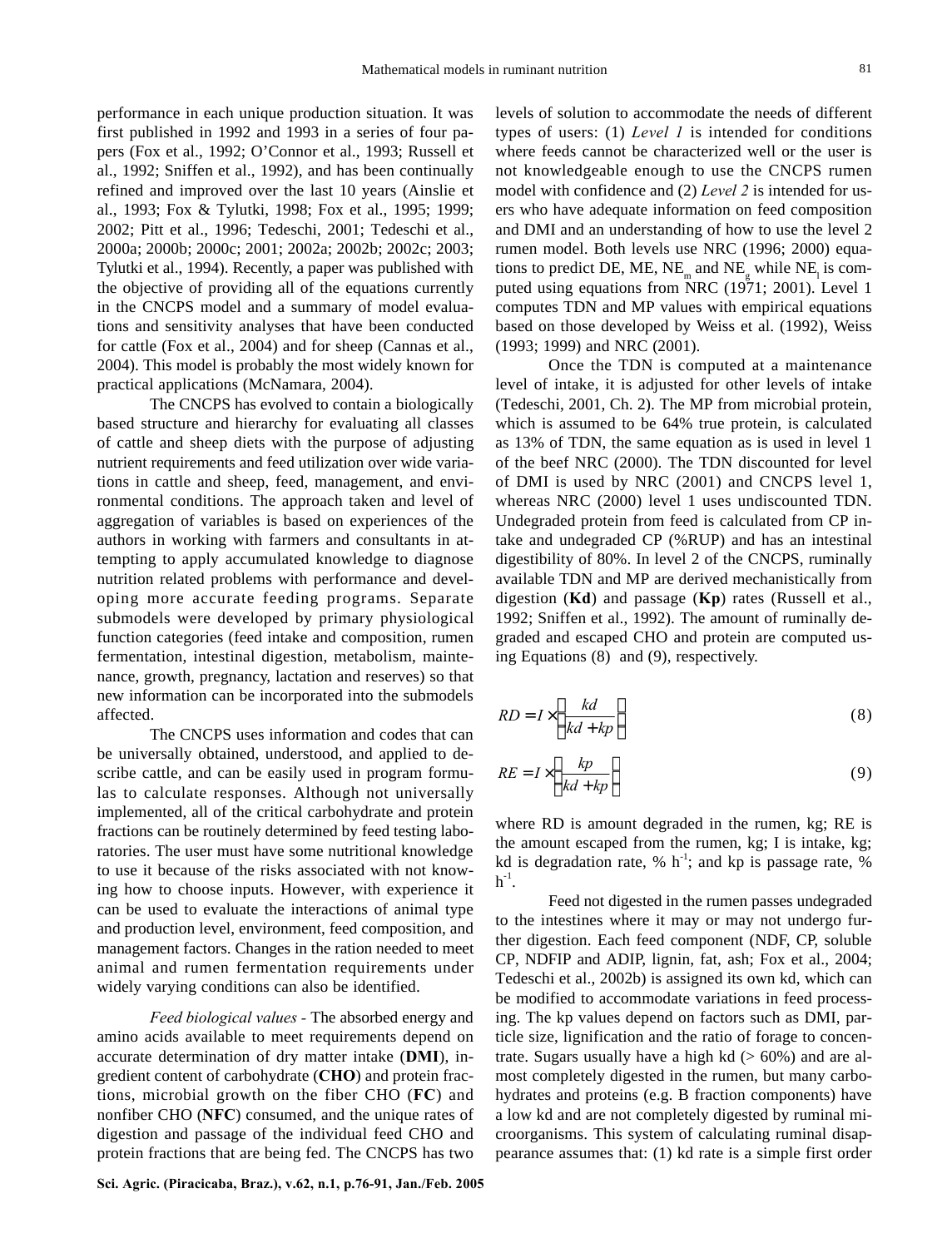rate, (2) each feed component operates as a single pool, (3) ruminal microorganisms are always in excess, (4) there is no lag-time before the initiation of fermentation, and (5) kp depends only on intake and physically effective NDF. While one might argue that these assumptions are not always valid, this simplification has been a great advantage in describing feeds and evaluating the model.

Rumen microorganisms can be categorized according to the types of carbohydrate they ferment. In the CNCPS, they are categorized into those that ferment fiber and nonfiber carbohydrates. Generally, FC microorganisms ferment cellulose and hemicellulose and grow more slowly, and utilize ammonia as their primary N source for microbial protein synthesis. On the other hand, NFC microorganisms ferment starch, pectin and sugars, grow more rapidly and can utilize ammonia and amino acids as nitrogen sources. The FC and NFC microorganisms have different maintenance requirements (0.05 and 0.15 g of carbohydrate per g of microorganism per hour, respectively). In recent years, it has become apparent that most bacteria have another avenue for non-growth energy dissipation that is distinctly different from maintenance energy, and this dissipation has been called "energy spilling" (Russell & Wallace, 1997).

The impact of maintenance on yield is most apparent when energy is limiting, but bacteria are more apt to spill energy when it is in excess. The energy status of bacteria can be envisioned as a balance of anabolic and catabolic rates, and most bacteria grow twice as fast if they are supplied with preformed amino acids. The CNCPS does not have an energy spilling function per se, but it has a peptide stimulation algorithm that increases yield by as much as 18% if peptides and amino acids are available (Russell & Sniffen, 1984). Thus, the degradable protein requirement is for supporting optimal utilization of NFC and FC to meet respective microbial growth requirements. The rate of microbial growth of each category is directly proportional to the rate of carbohydrate digestion, so long as a suitable N (and branched-chain amino acids) source is available (Tedeschi et al., 2000a; 2000b). The extent of digestion in the rumen depends on digestion rates of FC and NFC feed fractions and how rapidly the feed passes out of the rumen. The extent of digestion thus depends on factors such as level of intake, particle size, rate of hydration, lignification, and characteristics of each carbohydrate and protein fraction.

One of the critical factors affecting microbial growth is ruminal pH. The CNCPS describes physical characteristics of feeds as related to their effectiveness in stimulating chewing, rumination and increased rumen motility based on their total cell wall content and particle size within classes of feeds known as physically effective NDF (**peNDF**) based on Mertens (1997). Factors other than particle size that influence the peNDF value are degree of lignification of the NDF, degree of hydration, and bulk density. Beauchemin (1991) published an excellent review of the factors influencing buffer production and ruminal pH in cattle. The relationship between CNCPS peNDF values, rumen pH and FC digestion has been documented (Pitt et al., 1996). Total microbial yield and FC growth rate rapidly declines below a pH of 6.2, which relates to a diet peNDF content of 20%. The CNCPS reduces microbial yield by 2.5% units for each % drop in diet peNDF below 20%. Thus, the diet peNDF must be accurately predicted in order to microbial amino acid production and cell wall digestion.

The small intestine is assumed to lack the enzymes to digest cellulose and hemicellulose, but the colon has fibrolytic bacteria. To account for hindgut fiber digestion, intestinal digestion of CHO B2 is assigned a digestibility of 20%, based on Sniffen et al. (1992). Intestinal CHO B1 digestibility depends on type of grain, degree and type of processing, and level of intake above maintenance (Knowlton et al., 1998; Sniffen et al., 1992). Guidelines for intestinal digestion of the CHO B1 for growing beef steers and lactating dairy cows consuming feed at two to three times maintenance level of intake are: whole corn, 30 to 50%; cracked corn, 50 to 70%; dry rolled corn, 70 to 80%; corn meal, 80 to 90%; whole high moisture corn, 80 to 90%; high moisture ground corn, 85 to 95%; steam flaked corn, 92 to 97%; dry rolled sorghum, 60 to 70%; dry ground sorghum, 70 to 80%; and steam flaked Sorghum, 90 to 95%. Guidelines for intestinal digestion of the CHO B1 fraction for high producing dairy cows (above 45 kg milk) are: whole corn, 30 to 40%; cracked corn, 40 to 60%; corn meal, 70 to 90%; and rolled high moisture corn, 75 to 85% (Knowlton et al., 1998). It is also recommend the use of 90% for intestinal digestion of the CHO B1 fraction in processed small grains (i.e. wheat, barley and oats). Protein B1, B2 and B3 are assumed to have an intestinal digestibility of 100, 100, and 80%, respectively.

The equations used to compute NE derived from feeds are empirical, but the validations indicate they have represented the complexity of energy and protein metabolism reasonably well in predicting animal responses in combination with the rumen model described above. Apparent TDN is the sum of total tract digestible nutrients. The DE values for each feed are based on the assumption that 1 kg of TDN is equal to 4.409 Mcal of DE. Because Kp increases as the intake increases, apparent TDN is adjusted for level of intake. The CNCPS uses the NRC (1971; 2000) equations to predict ME and NE. Variations in ME are in part due to variations in ruminal methane production. The  $NE<sub>1</sub>$  values are based on the respiration chamber data of Moe (1981). Evaluation of the predicted  $NE_{m}$  and  $NE_{g}$  values for growing cattle demonstrated little bias across a wide range of diet ME (NRC, 2000).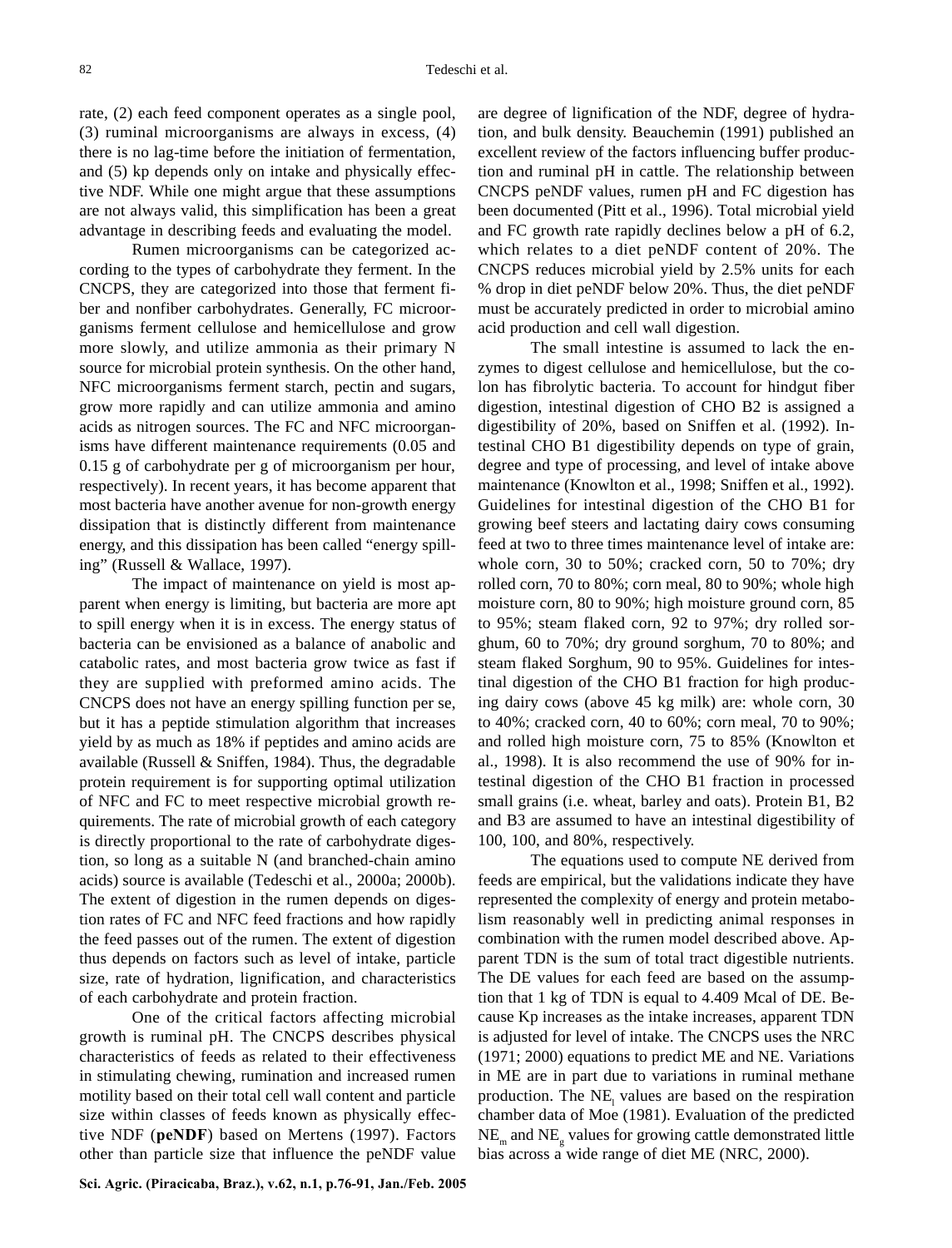First limiting in the CNCPS is accurate determination of DMI. It is extremely important to have actual DMI values to input into the CNCPS; the predicted DMI is only used as a benchmark for diagnostic purposes or for use where accurate DMI is not available. The interactions of DMI, digestion and passage have several implications: (1) the growth rate of each microbial pool that digests respective available carbohydrate fractions, and absorbable microbial amino acids produced, will depend on the special characteristics and intake of the feeds being fed, which in turn determines the demand for the nitrogen source required by each pool, (2) the percentage of cell wall that escapes digestion will change, depending on digestion and passage rates, and (3) the site of digestion and, depending on the whole tract passage rate, the extent of digestion alter.

The CNCPS has several outputs that can be used to assess whether protein or energy is the first limiting nutrient for milk production or growth. Two of the N outputs (rumen N balance and peptide balance) show the N status of the ruminal bacteria, but the peptide balance is not a requirement per se. The peptide balance is the amount of peptides needed to maximize protein production from NFC bacteria. A negative peptide balance indicates that the yield of microbial protein from NFC bacteria could be increased by adding ruminally degraded true protein to the diet. If the total flow of microbial protein or escape protein exceeds the protein needs of the animal, production will not increase. The remaining two N outputs (MP balance and AA allowable milk or gain) reflect the needs and supply of protein and essential amino acids to the animal. Scrutiny of all four N balances is essential in diet evaluation.

*Energy and nutrient requirements -* Energy available for productive functions depends on the proportion of energy consumed that must be used for meeting *maintenance* (NE<sub>m</sub>) requirements, and therefore it is considered first in evaluating a diet and animal performance. Maintenance requirements in the CNCPS are determined by accounting for breed, physiological state, activity, urea excretion, heat or cold stress and environmental acclimatization effects (Fox et al., 1992; Fox & Tylutki, 1998). Additionally, in growing cattle the  $NE_{m}$  of each breed is adjusted using a 1 to 9 BCS. Because previous plane of nutrition can affect organ size,  $NE_{m}$  is decreased or increased 5% for each BCS below or above 5 (1 to 9 scale), respectively in growing cattle. In a recent evaluation of three comparative slaughter experiments with Nellore cattle fed high forage diets, Tedeschi et al. (2002c) reported the  $N_{\text{em}}^{\text{F}}$  of bulls and steers were similar, about 77.2 kcal  $\text{kg}^{\cdot 0.75}$  EBW. As in the AFRC, the NE<sub>m</sub> requirement is adjusted for activity and energy needed to maintain a normal body temperature for all classes of cattle. The current effective temperature index (**CETI**) uses current temperature and relative humidity to adjust predicted intake for temperature effects. At temperatures below  $20^{\circ}$ C and relative humidity above 50%, the CETI is reduced. Conversely, at temperatures above  $20^{\circ}$ C, the CETI is increased. Effects on NEm and intake are small within the range of CETI of 16 to 25 °C (Fox & Tylutki, 1998), but performance declines if the monthly CETI is greater than  $25^{\circ}$ C (Fox & Tylutki, 1998).

*Growth* requirements are based on empty body tissue composition of the gain expected, based on expected mature size for breeding herd replacements or expected weight at a particular final composition, considering body size, effect of dietary ingredients, and anabolic implants (Fox et al., 1992; 1999; Guiroy et al., 2002; Tedeschi et al., 2002c; Tylutki et al., 1994) as adapted by the NRC (2000; 2001). Shrunk body weight (**SBW**) is adjusted to a weight equivalent to that of a standard reference animal at the same stage of growth. In beef or dairy cows, mature weight is defined as the weight at which additional added body mass does not contain additional net protein gain, a condition assumed to occur by 4 years of age and at a BCS of 5 on a 1 to 9 scale for beef cows or at BCS 3 on a 1 to 5 scale for dairy cows. For growing cattle to be harvested for beef, mature weight is the expected weight at the target body composition. Thus, for beef and dairy herd replacement heifers, SRW is always 478 kg, but the SRW of growing and finishing steers, heifers, or bulls is 400, 435, 462, or 478 kg when the harvest target is 22, 25, 27, or 28% body fat. The net energy for gain (**NE**<sup>g</sup> ) is based on empirical relationships described by the NRC (2000). Recent research indicates that the growth rate for dairy herd replacement heifers affects first lactation milk production (Fox et al., 1999; NRC, 2000; 2001; Van Amburgh et al., 1998). The amino acid requirements for maintenance depend on the prediction of sloughed protein and net tissue turnover losses, as predicted from metabolic fecal nitrogen, urinary nitrogen loss, and scurf protein.

The *pregnancy* requirements and weight gain from growth of the gravid uterus based on expected calf birth weight and day of gestation (Bell et al., 1995; NRC, 2000; 2001). Energy and protein required for *lactation* are calculated from actual milk production and components. Crude milk protein is adjusted to true milk protein (crude protein  $% \times 0.93$ ) to compute requirements. Metabolizable energy required for lactation is computed from milk energy with an efficiency of 64.4% (Moe, 1981). Metabolizable protein requirements are computed from milk yield and milk protein content and MP is converted to milk protein with an efficiency of 65% (NRC, 1985). Since actual milk production of beef cows usually is not measured, their lactation requirements are estimated from age of cow, time of lactation peak, expected peak milk yield based on breed and calf weaning weights,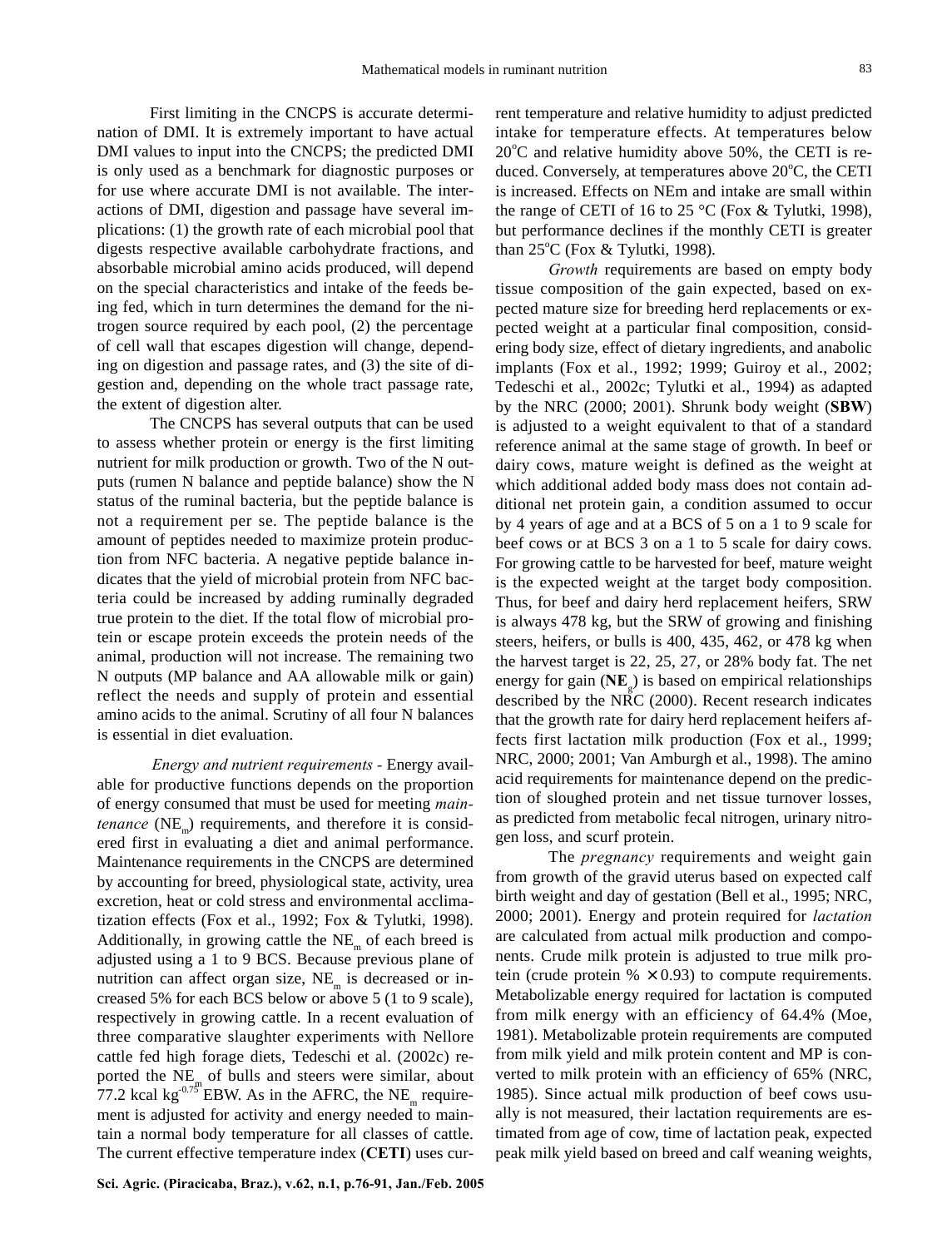day of lactation, duration of lactation, milk fat content, milk solids not fat, and protein as described by NRC (2000).

*Body reserves* are used to meet requirements when nutrient intake is inadequate. The reserves model uses BCS rather than BW to compute energy reserves because most beef and dairy producers monitor BCS to manage energy reserves. Further, since there are significant exchanges in body water and fat throughout lactation (Andrew et al., 1994), body weight does not adequately account for changes in energy balance. After reaching maturity, body weight changes reflect use or deposition of energy reserves (Fox et al., 1999; NRC, 2000; 2001). Weight gain and loss after maturity has nearly the same composition as weight gain during growth (Fox et al., 1999; NRC, 2000; Otto et al., 1991). The CNCPS uses the reserves model developed for the NRC (2000) and adapted for dairy cattle (NRC, 2001) as described by Fox et al. (1999). The cycle of reserve depletion and replenishment during lactation and the dry period is reflected by predicted condition score change. Modifications and evaluations for dynamic application of the CNCPS model concepts for lactating dual-purpose cows (Reynoso-Campos et al., 2004) and growth (Tedeschi et al., 2004) have been published.

#### **Metabolic and Dynamic Systems**

There are several models that employ dynamic modeling at the metabolism level, such as enzyme-substrate relationships, to ultimately predict animal responses and performance to different substrates. Generally, these models have been developed in support of research rather than for application. As research tools, mechanistic, dynamic and deterministic models enable scientists to integrate existing information, identify research needs and evaluate alternative hypotheses. However, their complexity and lack of appropriate information at the farm level limits their usage by consultants and/or producers. Nonetheless, these models aggregate the basic scientific knowledge that is necessary to increase our ability to understand certain biological mechanisms and identify priorities for fundamental and applied research. Such models include MOLLY (Baldwin, 1995; Baldwin et al., 1987a; 1987b), Dijkstra et al. (1992), Danfær (1990), Sainz & Wolff (1990a; 1990b), Hanigan et al. (2004).

As an example of the differences in philosophy and approaches between research and application modeling, the models of Baldwin et al. (1987a; 1987b), Dijkstra et al. (1992), and Danfær (1990) are all derived from the analyses of France et al. (1982), and therefore share many common features, including:

• Model equations are based on saturation kinetics (i.e. Michaelis-Menten), so that the overall system is more stable than if linear mass-action equations were used,

- Inputs are based on detailed chemical and physical properties of the feeds, so that the models require information that often is lacking in field and even in many research situations; models differ as to the level of aggregation of feed components, and
- Different microbial pools with specific substrate preferences allow for variable fermentation patterns under different diets, and for interactions among structural and non-structural carbohydrate fermentation.

Since the main objective was to evaluate available data and concepts for adequacy, feed descriptions (input data) are limited to those characteristics that can be measured in the laboratory. For example, detailed chemical and physical properties of the feeds are required inputs, but not digestion and passage rate constants because these are considered to be animal-dependent. This constraint limits the applicability of the models for practical use, but enables researchers to focus on the identification of research priorities.

Future developments in the modeling field must accompany improved understating of the underlying biology. In fact, modeling and research must go hand in hand. This fact, long understood by physical scientists, is only now being realized by biologists: "… based upon the past, mechanistic models of metabolic processes will continue to evolve as our knowledge of regulatory mechanisms improve and that modeling analyses will continue to be a valuable means of placing advances in our knowledge in context with overall aspects or ruminant digestion and metabolism and productive functions in growing and lactating animals" (Baldwin, 2000).

#### **Comparison of mathematical models**

Comparison of mathematical models for adequacy and appropriateness is not an easy task since models require different set of inputs and sometimes a common input has a different connotation among models.

On the requirement computations, Arnold  $\&$ Bennett (1991a ou 1991b) evaluated the ability of four growth models (Loewer et al., 1983; Notter, 1977; Oltjen et al., 1986; Sanders & Cartwright, 1979) to predict weight gain, body composition, and feed intake. As expected, predicted intake was the most influential measurement upon the relative differences in simulating growth and composition among the models; that's why actual intake is necessary to ascertain good accuracy and evaluation of models. The definition of mature weight was different among models and higher prediction performance was obtained when the mature weight of the simulated animal was relatively adjusted to the specific definition of each model. The authors concluded each model would perform differently upon the same production scenario regardless of the similarity of inputs used. Additionally, models were not able to accurately estimate body com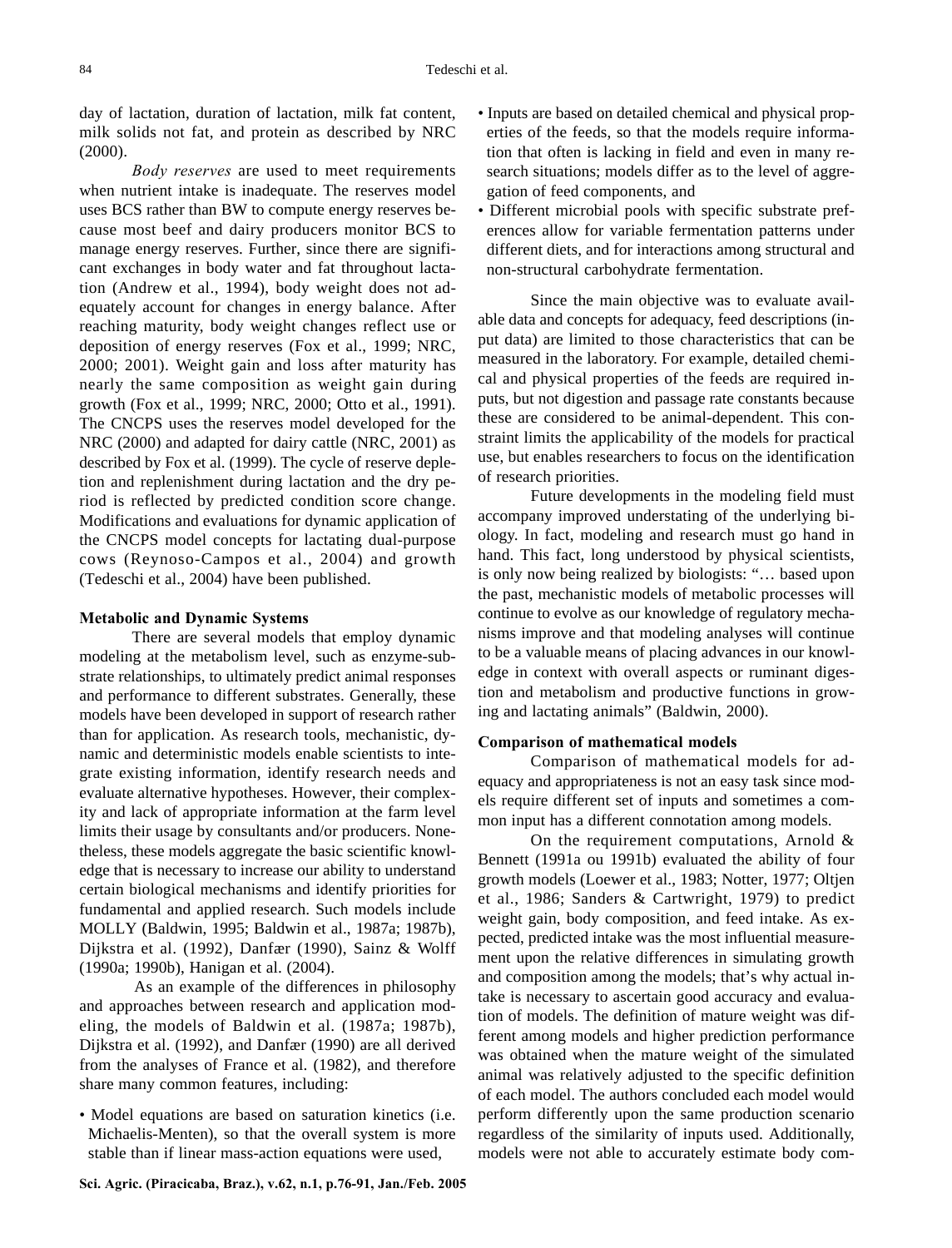position or intake (Arnold & Bennett, 1991a ou 1991b). The authors concluded that more detailed and complex mechanistic models are needed to account for more of the variation.

Bannink & Visser (1997) reviewed the ability of three mechanistic rumen models (Baldwin et al., 1987b; Danfær, 1990; Dijkstra et al., 1992) to predict the dynamics of ruminal fermentation and microbial growth. The authors found large differences in the microbial functions of substrate fermentation, substrate incorporation, and microbial synthesis among these models. They also differ in extramicrobial ruminal functions, and microbial mechanisms had important consequences for simulated nutrient outputs from the rumen.

Cannas (2000) compared the feeding systems described above (AFRC, CSIRO, INRA, NRC, and CNCPS) in predicting the energy and protein requirements of dairy cows. The requirements for ME for maintenance under thermoneutral conditions were higher in the CSIRO and CNCPS systems than in the INRA and AFRC systems, while NRC had intermediate values. Milk production requirements were similar among all systems. Total energy requirements differed by about 8% between the highest (CSIRO) and the lowest (AFRC) estimate. The energy requirements of cold stressed cows were similar in the CNCPS and CSIRO systems, the only two that accounted for these environmental variables. The MP requirements for maintenance were much higher in the NRC and CNCPS systems than in the CSIRO, INRA and AFRC systems. The MP requirements for milk production were slightly higher in the INRA and CNCPS systems than in the others. The ranking of total MP requirements differed by about 25% between the highest (CNCPS) and lowest (AFRC) estimates. The energy and protein requirements for pregnancy were very different among systems, both in the approach used and in the predicted requirements. Areas with great differences surfaced in the assessment of requirements for growth of heifers and for body reserves. The approaches used in the partitioning of nutrients between growth and reserves for heifers and the prediction of the energy, fat and protein content of reserves differed between systems.

Fox et al. (2004) summarized the numerous evaluations that have been conducted to determine the accuracy of CNCPS submodels (e.g., growth, body reserves, and rumen). For a model to be useful on-farm, however the combination of model equations must accurately predict animal responses. When the CNCPS reserves model was used to adjust supply of energy to account for changes in BCS, the model accounted for 90% of the variation in the milk production of individual Holstein cows with a mean bias of 1.3%. The model accounted for 89% of the variation in ADG of individual steers with mean bias of 90 g  $d^1$  (7.4% underprediction bias).

Several papers have been published on the application of the CNCPS in warm climates. The CNCPS accounted for 72% of the variation in live weight gain of Nellore bulls and steers with a 2% bias and explained 71% of the variation in milk production of Zebu crossbred cows with a 10% bias (Lanna et al., 1996). The 10% bias for the lactating cows is believed to be due to difficulties in establishing the maintenance requirements of the animals because of the wide variation in their percentage of Holstein and Zebu. Juarez-Lagunes et al. (1999) conducted two experiments using the CNCPS to characterize the carbohydrate and protein fractions and corresponding rates of digestion of 15 tropical pasture grasses and to evaluate their ability to support milk production by dual purpose cows. Lanna et al. (1996) and Juarez-Lagunes et al. (1999) concluded that the CNCPS was more accurate than the empirical, tabular NRC (1984; 1989) systems under tropical conditions when the feeds and cattle types could be characterized adequately to provide accurate inputs into the CNCPS.

Rueda-Maldonato et al. (2003) demonstrated the usefulness of using the CNCPS to predict performance of dual-purpose cows and Nellore steers in identifying the most profitable management system in the Western Amazon region of Brazil. Reynoso-Campos et al. (2004) demonstrated that a dynamic application of the CNCPS can facilitate more accurate monitoring and management of cyclic changes in energy and protein balances over the calving interval of dual-purpose cows, which can help producers to achieve productivity and profitability goals.

The CNCPS has been linked to a crop, soil, and manure nutrient management program (Cornell Cropware; Rasmussen et al., 2002) to evaluate its potential to improve environmental and economic sustainability of a 650 cow commercial dairy (Tylutki et al., 2004). A summary of a five-year study indicated that the precision nutrient management system developed resulted in a 26% increase in animal numbers, a 9% increase in milk/cow, a 45% increase in total milk, a 48% decrease in purchased feed, a 52% decrease in feed cost per kg of milk sold, and 17 and 28% decreases in total manure N and P, respectively. These improvements could be explained by better forage production, quality, and storage (38% increases in proportion of feeds grown on farm) and the ability of CNCPS to use these high forage diets efficiently.

In recent years, mineral requirements have received a great deal of consideration because accurate prediction of mineral requirements may minimize mineral excretion and environmental pollution. Tedeschi (2001, Ch. 1) compared the prediction of mineral requirements of ARC (1980), CSIRO (1990), AFRC (1991), and NRC (2000; 2001) systems with equations developed for typical cattle production in Brazil (Castro et al., 1993; Lana et al., 1992; Pires et al., 1993a; 1993b; Silva Sobrinho et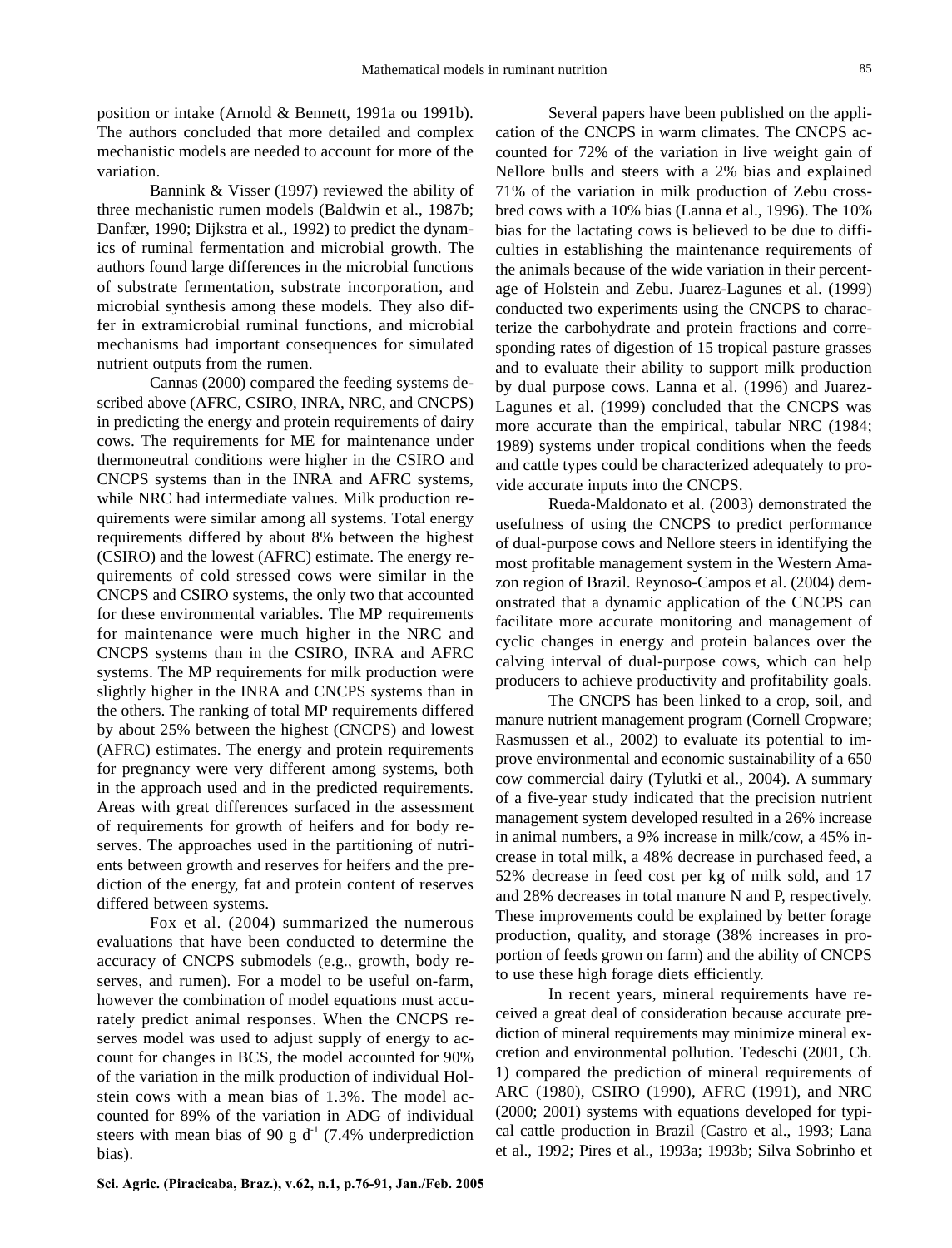al., 1987). It was concluded the net requirements for growth estimated by Lana et al. (1992) and Pires et al. (1993a) were very close to that recommended by both AFRC (1991) and NRC (2000; 2001) systems for Ca, but only Lana et al. (1992) estimates for P was closely related to AFRC (1991) and NRC (2000; 2001) recommendations. Although the ARC (1980), AFRC (1991), and NRC (2000) had similar net requirements, the absorption coefficients used by NRC (2000) and ARC (1980) are different, which lead to distinctly different dietary estimates. Also, the net requirement for maintenance is similar, but the absorption coefficient differs between NRC (2000), ARC (1980), and AFRC (1991). We conclude the lack of information for endogenous losses and absorption coefficients for major minerals in tropical conditions requires the use of values from experiments conducted in different conditions from those found in the tropics. Inconsistencies in these coefficients also were found between different nutrient requirement systems (AFRC, 1991; ARC, 1980; CSIRO, 1990; Fox et al., 2004; NRC, 2000; 2001).

Studies with pen-fed growing cattle consuming high-forage diets indicated that the NRC (2000) tabular system had an overprediction bias because intake effects were not considered and the carbohydrate and protein fractions were not adequately described (Tedeschi, 2001, Ch. 2). The mean square error were similar in all evaluations (tabular, and levels 1 and 2 of the CNCPS), but the CNCPS level 2 had the highest accuracy (lowest RMSPE) followed by level 1. Although it uses similar carbohydrate and protein fractions as CNCPS level 1, the CNCPS level 2 accounted for more of the variation in animal performance because variables such as digestion rates, effects of level of intake, microbial growth on cell wall and noncell wall carbohydrate fractions, rate of passage, rumen pH, and ruminal nitrogen deficiency, on feed ME and MP values were considered.

More recently, Offner & Sauvant (2004) performed a comparison of three models (Baldwin et al., 1987b; Lescoat & Sauvant, 1995; Russell et al., 1992) on their ability to predict various ruminal parameters and digestive characteristics with observed experimental data covering a wide range of feeding situations. Results underlined the fairly good capacity of the Lescoat & Sauvant (1995) model to predict starch digestion in the rumen and ruminal pH. The duodenal flow of microbial N was best predicted by the CNCPS model (Fox et al., 2004). Unfortunately, the models did not accurately predict fiber digestion in the rumen or volatile fatty acids concentrations. The authors recommended that future improvements in rumen modeling could be considered by pooling the advantages of each model.

#### **Research Priorities**

Priorities for research and routine feed analysis procedures that need to be implemented depend on the ratio of cost to benefit and the procedures available to measure sensitive variables. There is little value in developing more complex models for amino acid balancing until the first limiting factors can be accurately predicted. This was demonstrated when measured duodenal flows from 80 diets were not predicted as accurately with the dynamic, low level aggregation rumen model of Baldwin et al. (1987a) as with the CNCPS (Sauvant, 1991). The sensitivity analysis of Fox et al. (2004) indicated that the rumen model can be sensitive to all of the CHO and protein pools under certain conditions.

Similarly, due to the lack of better description of feed samples, laboratorial methods that accurately and precisely predict the nutritive value of feeds used in ruminant diets are needed. Robinson et al. (2004) three key components that determine the energy value of a ruminant feed are fat (high energy density), non-fiber carbohydrates (high digestibility), and digestibility of fibrous carbohydrates. Nonetheless, the prediction of digestibility of the latter one has proven to be troublesome. Robinson et al. (2004) evaluated the accuracy and precision of six unified prediction approaches for ME: two from NRC (2001), two from the University of California at Davis (UCD) and two from ADAS (Stratford, UK). The authors concluded that there are differences among the six predictive approaches in the number of laboratorial assays, and their costs, as well as that the NRC approach (three empirical equations that require categorical description of feeds; therefore, inappropriate for mixed feeds). No procedure was able to consistently discriminate the ME values of individual feeds within feedstuffs determined in vivo among these approaches.

Preliminary sensitivity analysis based on Monte Carlo simulations have indicated that the current fractionation scheme of protein does not increase the variability in the RUP or MCP measurements, but has an impact on which inputs become more critical (*Cristina Lanzas*, personal communication). The following concerns have been raised regarding the current feed protein fractionation structure in the CNCPS.

- 1. The assigned digestion rates for protein B fractions are based on the number of pools and rates identified by curve-peeling technique of data based on protein *in vitro* degradation when incubated with protease from *Streptomyces griseus*. The low rates for the B3 protein fraction (0.1 to 1.5 %  $h^{-1}$ ) are not supported by recent research data (Coblentz et al., 1999). If the B3 digestion rate was assigned wrongly to the B3 pool as the result of this approach, then one should be concerned about the assigned B2 rates;
- 2. The NDF and ADF systems (Van Soest et al., 1991) were developed to measure available cell wall and may not be appropriate for fractionating protein especially for protein concentrates, which have a large protein B2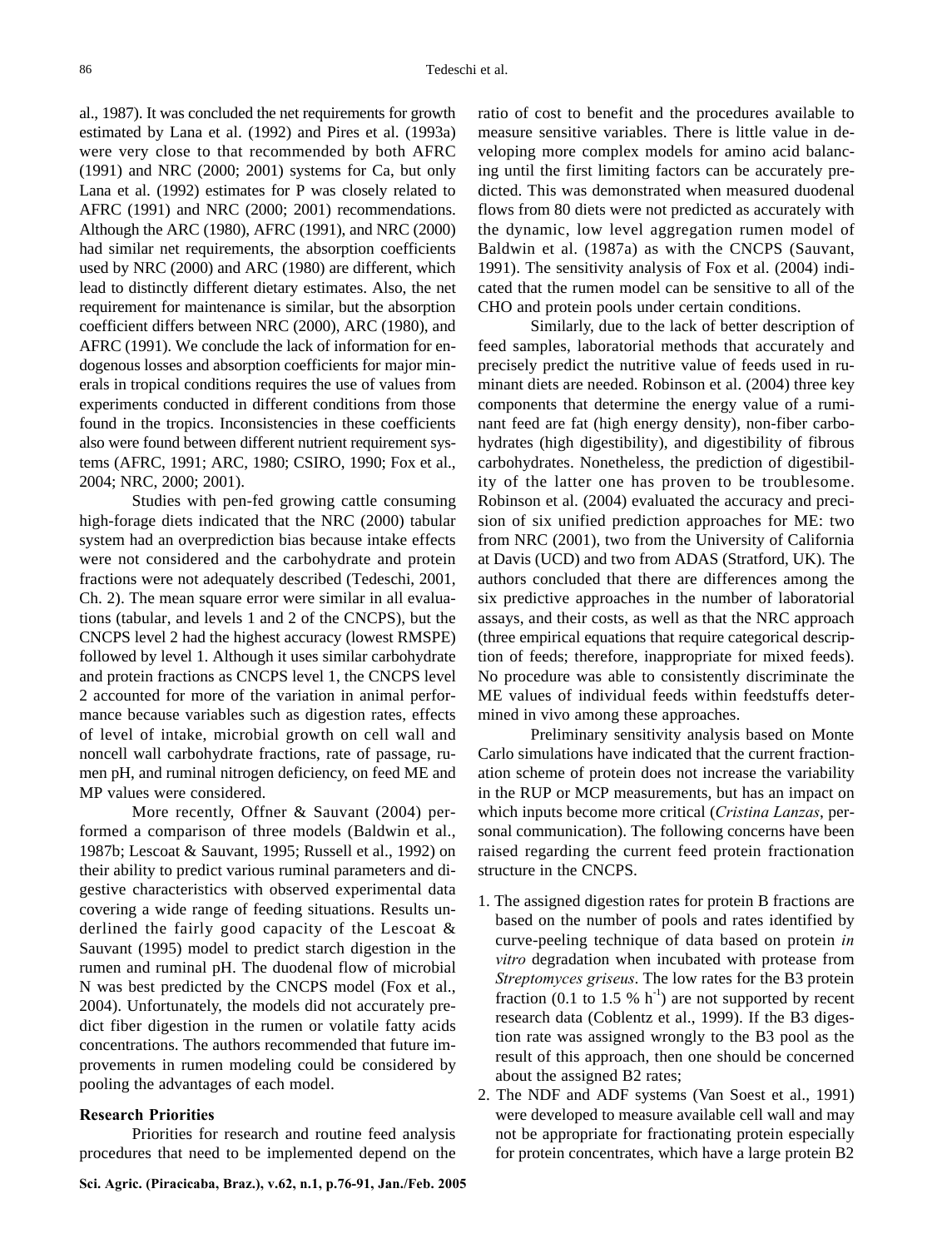pool, which is estimated by difference; thus it contains the accumulated analytical error. The protein B3 rate is based on the assumption that NDIN minus ADIN represents N bound to the fiber that is potentially digestible. This implies that it may be released from the fiber matrix at a degradation rate similar to the available NDF. Nonetheless, the amount of protein associated with the cell wall is relatively small (2% of the N) and remains fairly constant (Butler & Bailey, 1973), but the laboratory measurement of NDIN is 3 to 5 times larger and more variable;

- 3. The ADIN measure may not represent a totally unavailable pool. Lucas' tests (regression of digestible protein on protein content) have shown that for some feeds, ADIN does not behave as a completely indigestible entity (slope different than unity). The ADIN and N indigestibility in forages have almost a 1 to 1 relationship. Nakamura et al. (1994) found poor relationships between ADIN and N indigestibility for protein concentrates. The high levels of ADIN from distiller's grains have been associated with heat damage during processing (Van Soest, 1994); however, it may be possible that prolamin proteins (such as zein) may be recovered in the ADIN fraction; and
- 4. The lack of a reliable and feasible laboratory assay to estimate NPN in the soluble protein may affect the calculation of MCP. It is known that the protein A fraction is rapidly converted into ammonia and that peptides from this protein fraction do not contribute to theruminal peptides pool, which is derived from the degraded protein. We have shown via simulation modeling that a failure in accounting for these solubilized peptides is one of the major factors that contributes to the under prediction of MP allowable milk (low MCP prediction) indiets based on high quality alfalfa silage, which affects NFC microbial protein production (Aquino et al., 2003).

The ability to describe metabolic transactions, and their resultant affects on nutrient requirements, is critical to raise food-producing animals in efficient ways around the world. Complex models, ever grounded in validated research data, will continue to be enhanced. The only way to eventually define the true complexity of the organisms that we are dealing with is to have an ordered model approach which, in a planned iterative fashion, asks complex questions and increases our knowledge with the clear answers we receive (McNamara, 2004).

There are several limitations in modeling the dynamics of metabolism as discussed by McNamara (2004). The main one is the lack of detailed and accurate data. Similarly, the rapid dynamic changes in metabolic flux during lactation, especially in late pregnancy and early lactation pose another major limitation. It is likely that these limitations arise from the experimental focus and design. Another major restriction is the complexity of the system itself: "*this might seem an incredibly obvious statement, but I think that proper experiments are often not done because too many scientists simply either do not appreciate the true complexity of the system, or they do but are unwilling or unable to actually study it*" (McNamara, 2004).

The development and deployment of sustainable agriculture concepts require an insightful knowledge of the dynamics of agricultural systems at both the farm and regional levels. At the farm level, management decisions affect soil fertility, food production, animal care, and ultimately income whereas at the region level, the interactions between agro-ecological and socio-economic aspects are important in the sustainability of the environment where the farm resides through nutrient flows, water supply, productivity, and longevity of the operation (Bontkes & Van Keulen, 2003).

The efficient use of nutrients in agriculture to improve profitability while protecting water and air quality relies on our ability to understand and manage the complex interactions and impacts of decisions made in developing animal-soil-crop-environmental system (**ASCES**) on farms. Concerns about N and P concentrations underscore the necessity of simulating nutrient flows and their environmental impacts (Berntsen et al., 2003). Nonetheless, few simulation models (Kebreab et al., 2004; Thornley & Verberne, 1989) have been developed that are able to adequately explain the pattern of observed behavior of the integrated ASCES (such as  $DSSAT<sup>1</sup>$ ,  $SWAT<sup>2</sup>$ , CENTURY<sup>3</sup>). A principal limitation of these models is they focus only on a specific subsystem (crop, water, and soil, respectively) and their lack of feedback relationships, that is, the manner in which the integrated system developed affects future outcomes.

Therefore, the development of a model to predict nutrient flows and fate on livestock farms, using systems dynamics modeling is necessary to understand the impact of the intrinsic nonlinear behavior of different subsystems on environment pollution as depicted in Figure 1.

This type of model can be used to predict how alternative farm-level nutrient management strategies will influence N and P utilization and losses as well as farm financial performance over time. The great concern in  $NH<sub>3</sub>$  air emission is mainly caused by the uncertainty in the  $NH<sub>3</sub>$  emission fractions from animal manure and the major concern in  $N<sub>2</sub>O$  emission is due to the uncertainty in the fractions relating total nitrification and denitrification to  $NO<sub>2</sub>$  emissions (de Vries et al., 2003; Kroeze et al., 2003). Therefore, a dynamic model that simulates the flow and behavior of N compounds can assist in detecting the effects, extent, and prevention of N pollution into the environment.

<sup>1</sup>http://www.icasa.net; 2http://www.brc.tamus.edu/swat; 3http://www.nrel.colostate.edu/projects/century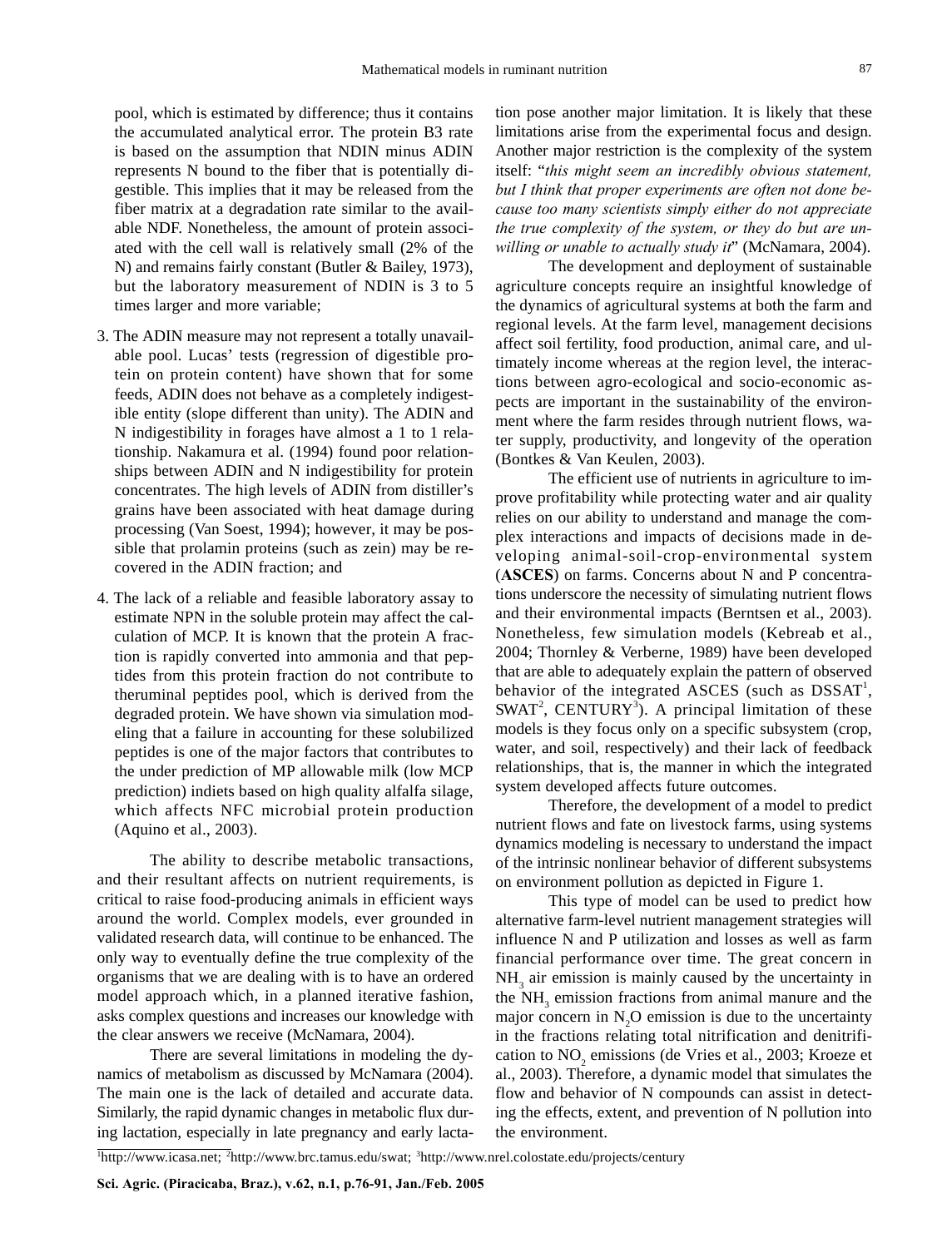

Figure 1- Integration of animal, soil, and crops with the environment on N and P flow dynamics

## **FINAL REMARKS**

Mathematical models integrate our scientific knowledge of feeds and feeding, intake, and digestion and passage rates upon feed energy values, escape of dietary protein, and microbial growth efficiency to estimate energy and nutrient supply and requirements and feed utilization in each unique farm production scenario. Therefore, they have an important role in assisting the improvement of feeding systems. These models can be used to further improve cattle and sheep production systems by accounting for more of the variation in predicting requirements and supply of nutrients while minimizing the environmental impacts through reduced nutrient excretion in an economically feasible fashion.

For the coming decades, producing meat and milk from cattle will become more efficient in the use of nutrients by using mathematical models to accurately predict requirements and feed utilization in each unique production setting. These mathematical models must allow inputs from each situation to be adjusted in a logical way until the cattle and feeds are accurately described. Then, when predicted and observed performance match, improved feeding programs can be developed for that unique situation where nutritional safety (excess supply) factors and nutrient excretion are minimized. The challenge will be to develop systems that are aggregated at a level that can reflect our understanding of the underlying biology; yet, be usable on farm considering information available, ability to monitor and quantify key input variables and animal responses, and knowledge and time available of the consultant using the models.

The CNCPS is a mechanistic, deterministic, and static mathematical model that was developed (and continues to be improved) from basic biological principles to assist producers, consultants, and researchers in evaluating diets and animal performance. Models such as the CNCPS enable nutritionists to identify sources of variation and can be used to formulate more economical and environmentally friendly rations. By more accurately formulating diets in each unique production situation, the need for expensive, and often environmentally detrimental, nutritional safety factors can be minimized

Animal models are used for a variety of purposes, including the simple description of observations, prediction of responses to management, and explanation of biological mechanisms. Depending upon the objectives, a number of different approaches may be used, including classical algebraic equations, predictive empirical relationships, and dynamic, mechanistic models. The latter offer the best opportunity to make full use of the growing body of knowledge regarding animal biology. Continuing development of these types of models and computer technology and software for their implementation holds great promise for improvements in the effectiveness with which fundamental knowledge of animal function can be applied to improve animal agriculture and reduce its impact on the environment.

#### **REFERENCES**

- AFRC. Nutritive requirements of ruminant animals: energy (Report 5). **Nutrition Abstracts and Reviews. Series B**, v.60, p.729-804, 1990.
- AFRC. A reappraisal of the calcium and phosphorus requirements of sheep and cattle (Report 6). **Nutrition Abstracts and Reviews**, v.61, p.573- 612, 1991.
- AFRC. Voluntary intake of cattle (Report 8). **Nutrition Abstracts and Reviews**, v.61, p.816-823, 1991.
- AFRC. Nutritive requirements of ruminant animals: protein (Report 9). **Nutrition Abstracts and Reviews**, v.62, p.787-835, 1992.
- AFRC. **Energy and protein requirements of ruminants**. Wallingford: CAB International, 1993. 159p.
- AINSLIE, S.J.; FOX, D.G.; PERRY, T.C.; KETCHEN, D.J.; BARRY, M.C. Predicting amino acid adequacy of diets fed to Holstein steers. **Journal of Animal Science**, v.71, p.1312-1319, 1993.
- ANDREW, S.M.; WALDO, D.R.; ERDMAN, R.A. Direct analysis of body composition of dairy cows at three physiological stages. **Journal of Dairy Science**, v.77, p.3022-3033, 1994.
- AQUINO, D.L.; TEDESCHI, L.O.; LANZAS, C.; LEE, S.S.; RUSSELL, J.B. Evaluation of CNCPS predictions of milk production of dairy cows fed alfalfa silage. In: CORNELL NUTRITION CONFERENCE FOR FEED MANUFACTURERS, Syracuse, 2003. **Proceedings**. Syracuse, NY: New York State College of Agriculture & Life Sciences, Cornell University, 2003. p.137-150.
- ARC. **The nutrient requirements of ruminant livestock**. London: The Gresham Press, 1980. 351p.
- ARNOLD, R.N.; BENNETT, G.L. Evaluation of four simulation models of cattle growth and body composition: Part I - Comparison and characterization of the models. **Agricultural Systems**, v.35, p.401-432, 1991a.
- ARNOLD, R.N.; BENNETT, G.L. Evaluation of four simulation models of cattle growth and body composition: Part II - Simulation and comparison with experimental growth data. **Agricultural Systems**, v.36, p.17-41, 1991b.
- BALDWIN, R.L. **Modeling ruminant digestion and metabolism**. New York: Chapman & Hall, 1995. 578p.
- BALDWIN, R.L. Introduction: History and Future of Modelling Nutrient Utilization in Farm Animals. In: MCNAMARA, J.P.; FRANCE, J.; BEEVER, D.E. (Ed.) **Modelling nutrient utilization in farm animals**. Wallingford: CABI Publishing, 2000. p.1-9.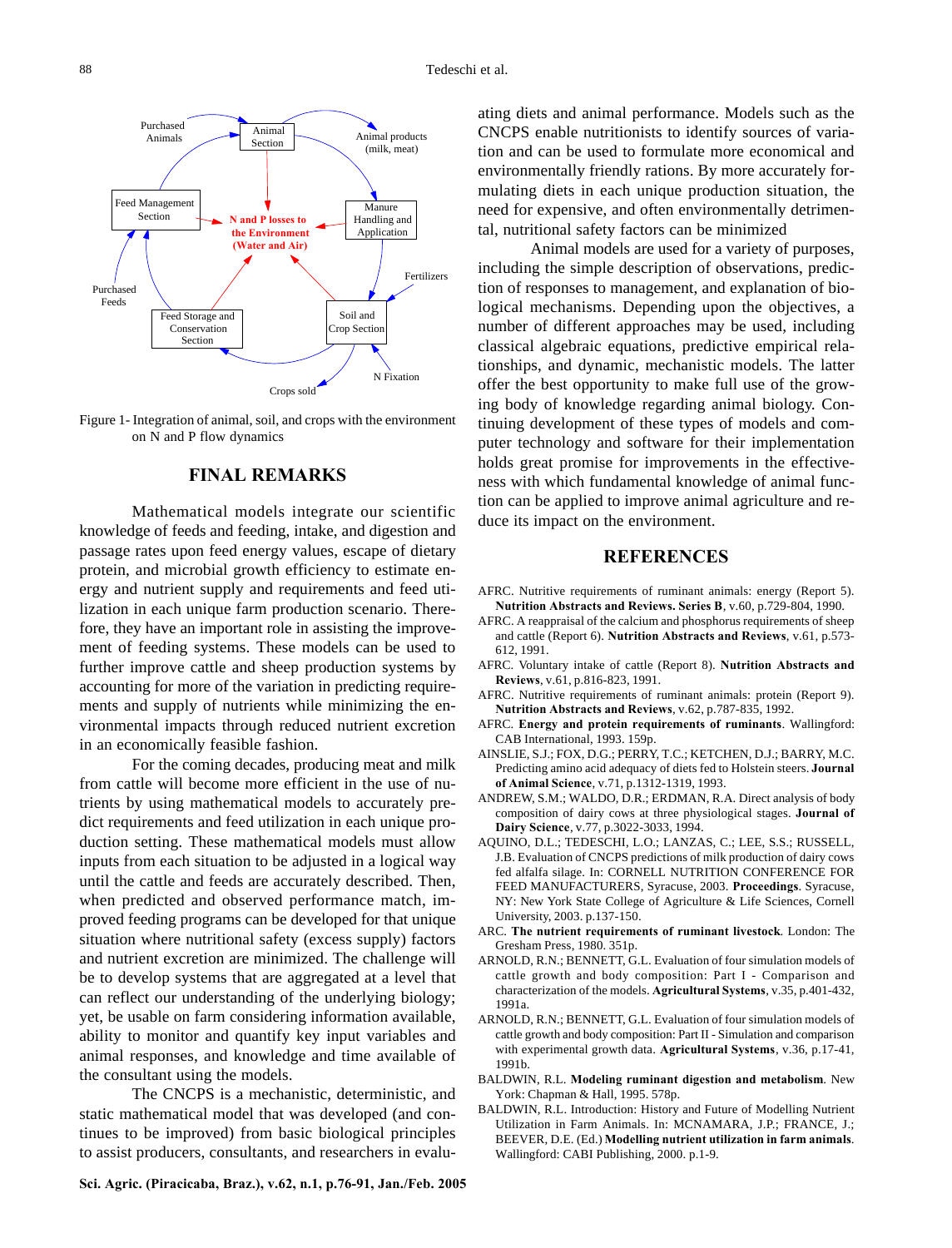- BALDWIN, R.L.; FRANCE, J.; GILL, M. Metabolism of the lactating cow. I. Animal elements of a mechanistic model. **Journal of Dairy Research**, v.54, p.77-105, 1987a.
- BALDWIN, R.L.; THORNLEY, J.H.M.; BEEVER, D.E. Metabolism of the lactating cow. II. Digestive elements of a mechanistic model. **Journal of Dairy Research**, v.54, p.107-131, 1987b.
- BANNINK, A.; VISSER, H.D. Comparison of mechanistic rumen models on mathematical formulation of extramicrobial and microbial processes. **Journal of Dairy Science**, v.80, p.1296-1314, 1997.
- BEAUCHEMIN, K.A. Ingestion and mastication of feed by dairy cattle. **Veterinary Clinics of North America: Food Animal Practice**, v.7, p.439-463, 1991.
- BELL, A.W.; SLEPETIS, R.; ENRHARDT, R.A. Growth and accretion of energy and protein in the gravid uterus during late pregnancy in Holstein cows. **Journal of Dairy Science**, v.78, p.1954-1961, 1995.
- BERNTSEN, J.; PETERSEN, B.M.; JACOBSEN, B.H.; OLESEN, J.E.; HUTCHINGS, N.J. Evaluating nitrogen taxation scenarios using the dynamic whole farm simulation model FASSET. **Agricultural Systems**, v.76, p.817-839, 2003.
- BLAXTER, K.L. The utilization of the energy of food by ruminants. In: ENERGY METABOLISM OF FARM ANIMALS, 2., Wageningen, 1962. **Proceedings**. Wageningen: Pudoc, 1962. p.211.
- BONTKES, T.S.; VAN KEULEN, H. Modelling the dynamics of agricultural development at farm and regional level. **Agricultural Systems**, v.76, p.379-396, 2003.
- BURROUGHS, W.; TRENKLE, A.; VETTER, R.L. A system of protein evaluation for cattle and sheep involving metabolizable protein (amino acids) and urea fermentation potential of feedstuffs. **Veterinary Medicine/Small Animal Clinician**, v.69, p.713-722, 1974.
- BUTLER, G.W.; BAILEY, R.W. **Chemistry and biochemistry of herbage**. London: Academic Press, 1973.
- CANNAS, A. Sheep and cattle nutrient requirement systems, ruminal turnover, and adaptation of the Cornell Net Carbohydrate and Protein System to sheep. Ithaca: Cornell University, 2000. 350p. (Thesis  $-$  PhD $)$ .
- CANNAS, A.; TEDESCHI, L.O.; FOX, D.G.; PELL, A.N.; VAN SOEST, P.J. A mechanistic model for predicting the nutrient requirements and feed biological values for sheep. **Journal of Animal Science**, v.82, p.149-169, 2004.
- CASTRO, A.C.G.; COELHO DA SILVA, J.F.; VALADARES FILHO, S.C. Body content and nutritional requirements for macroelements for cattle. **Revista da Sociedade Brasileira de Zootecnia**, v.22, p.360-371, 1993.
- COBLENTZ, W.K.; FRITZ, J.O.; FICK, W.H.; COCHRAN, R.C.; SHIRLEY, J.E.; TURNER, J.E. In situ disappearance of neutral detergent insoluble nitrogen from alfalfa and eastern gamagrass at three maturities. **Journal of Animal Science**, v.77, p.2803-2809, 1999.
- CSIRO. **Feeding standards for Australian livestock.** Ruminants. Melbourne: 1990. 266p.
- DANFÆR, A. A dynamic model of nutrient digestion and metabolism in lactating dairy cows. Foulum, Denmark: National Institute of Animal Science, 1990. (Thesis - PhD).
- DE VRIES, W.; KROS, J.; OENEMA, O.; DE KLEIN, J. Uncertainties in the fate of nitrogen II: A quantitative assessment of the uncertainties in major nitrogen fluxes in the Netherlands. **Nutrient Cycling in Agroecosystems**, v.66, p.71-102, 2003.
- DIJKSTRA, J.; NEAL, H.S.S.C.; BEEVER, D.E.; FRANCE, J. Simulation of nutrient digestion, absorption and outflow in the rumen: model description. **Journal of Nutrition**, v.122, p.2239-2256, 1992.
- FOX, D.G.; TYLUTKI, T.P. Accounting for the effects of environment on the nutrient requirements of dairy cattle. **Journal of Dairy Science**, v.81, p.3085-3095, 1998.
- FOX, D.G.; VAN AMBURGH, M.E.; TYLUTKI, T.P. Predicting requirements for growth, maturity, and body reserves in dairy cattle. **Journal of Dairy Science**, v.82, p.1968-1977, 1999.
- FOX, D.G.; BARRY, M.C.; PITT, R.E.; ROSELER, D.K.; STONE, W.C. Application of the Cornell net carbohydrate and protein model for cattle consuming forage. **Journal of Animal Science**, v.73, p.267-277, 1995.
- FOX, D.G.; SNIFFEN, C.J.; O'CONNOR, J.D.; RUSSELL, J.B.; VAN SOEST, P.J. A net carbohydrate and protein system for evaluating cattle diets: III. Cattle requirements and diet adequacy. **Journal of Animal Science**, v.70, p.3578-3596, 1992.
- FOX, D.G.; TYLUTKI, T.P.; ALBRECHT, G.L.; CEROSALETTI, P.E.; TEDESCHI, L.O. Environmental protection and the Cornell University nutrient management planning system: Future perspectives. In: CORNELL NUTRITION CONFERENCE FOR FEED MANUFACTURERS, Syracuse, 2002. **Proceedings**. Syracuse, NY: New York State College of Agriculture & Life Sciences, Cornell University, 2002. p.79-98.
- FOX, D.G.; TEDESCHI, L.O.; TYLUTKI, T.P.; RUSSELL, J.B.; VAN AMBURGH, M.E.; CHASE, L.E.; PELL, A.N.; OVERTON, T.R. The Cornell Net Carbohydrate and Protein System model for evaluating herd nutrition and nutrient excretion. **Animal Feed Science and Technology**, v.112, p.29-78, 2004.
- FRANCE, J.; THORNLEY, J.H.M. **Mathematical models in agriculture:** A quantitative approach to problems in agriculture and related sciences. London: Butterworths, 1984. 335p.
- FRANCE, J.; THORNLEY, J.H.M.; BEEVER, D.E. A mathematical model of the rumen. **Journal of Agricultural Science**, v.99, p.343-353, 1982.
- GILL, M.; BEEVER, D.E.; FRANCE, J. Biochemical bases needed for the mathematical representation of whole animal metabolism. **Nutrition Abstract Review**, v.2, p.181-200, 1989.
- GUIROY, P.J.; TEDESCHI, L.O.; FOX, D.G.; HUTCHESON, J.P. The effects of implant strategy on finished body weight of beef cattle. **Journal of Animal Science**, v.80, p.1791-1800, 2002.
- HAEFNER, J.W. **Modeling biological systems:** Principles and applications. 1.ed. New York: Chapman & Hall, 1996. 473p.
- HANIGAN, M.D.; CROMPTON, L.A.; REYNOLDS, C.K.; WRAY-CAHEN, D. An integrative model of amino acid metabolism in the liver of the lactating dairy cow. **Journal of Theoretical Biology**, v.228, p.271- 289, 2004.
- INRA. **Ruminant nutrition.** Recommended allowances and feed tables. Montrouge, France: Institut National de la Recherche Agronomique, John Libbey Eurotext, 1989. 389p.
- JUAREZ LAGUNES, F.I.; FOX, D.G.; BLAKE, R.W.; PELL, A.N. Evaluation of tropical grasses for milk production by dual-purpose cows in tropical Mexico. **Journal of Dairy Science**, v.82, p.2136-2145, 1999.
- KEBREAB, E.; MILLS, J.A.N.; CROMPTON, L.A.; BANNINK, A.; DIJKSTRA, J.; GERRITS, W.J.J.; FRANCE, J. An integrated mathematical model to evaluate nutrient partition in dairy cattle between the animal and its environment. **Animal Feed Science and Technology**, v.112, p.131-154, 2004.
- KNOWLTON, K.F.; GLENN, B.P.; ERDMAN, R.A. Performance, ruminal fermentation, and site of starch digestion in early lactation cows fed corn grain harvested and processed differently. **Journal of Dairy Science**, v.81, p.1972-1984, 1998.
- KROEZE, C.; AERTS, R.; VAN BREEMEN, N.; VAN DAM, D.; VAN DER HOEK, K.; HOFSCHREUDER, P.; HOOSBEEK, M.; DE KLEIN, J.; KROS, H.; VAN OENE, H.; OENEMA, O.; TIETEMA, A.; VAN DER VEEREN, R.; DE VRIES, W. Uncertainties in the fate of nitrogen I: An overview of sources of uncertainty illustrated with a Dutch case study. **Nutrient Cycling in Agroecosystems**, v.66, p.43- 69, 2003.
- LANA, R.P.; FONTES, C.A.A.; PERON, A.J.; QUEIRÓZ, A.C.; PAULINO, M.F.; SILVA, D.J. Body composition, growth and requirements of energy, protein and macrominerals (calcium, phosphorus, magnesium, sodium and potassium) in steers of five breed types. 3. Body content, weight gain and macromineral requirements. **Revista da Sociedade Brasileira de Zootecnia**, v.21, p.538-544, 1992.
- LANNA, D.P.D.; FOX, D.G.; BOIN, C.; TRAXLER, M.J.; BARRY, M.C. Validation of the CNCPS estimates of nutrient requirements of growing and lactating Zebu germplasm in tropical conditions. In: ANNUAL MEETING OF THE AMERICAN SOCIETY OF ANIMAL SCIENCE, Rapid City, 1996. **Proceedings**. Rapid City: ASAS, 1996. v.74, Suppl. 1 p.287.
- LESCOAT, P.; SAUVANT, D. Development of a mechanistic model for rumen digestion validated using the duodenal flux of amino acids. **Reproduction, Nutrition, Development**, v.35, p.45-70, 1995.
- LOEWER, O.J.; SMITH, E.M.; TAUL, K.L.; TURNER, L.W.; GAY, N. A body composition model for predicting beef animal growth. **Agricultural Systems**, v.10, p.245-256, 1983.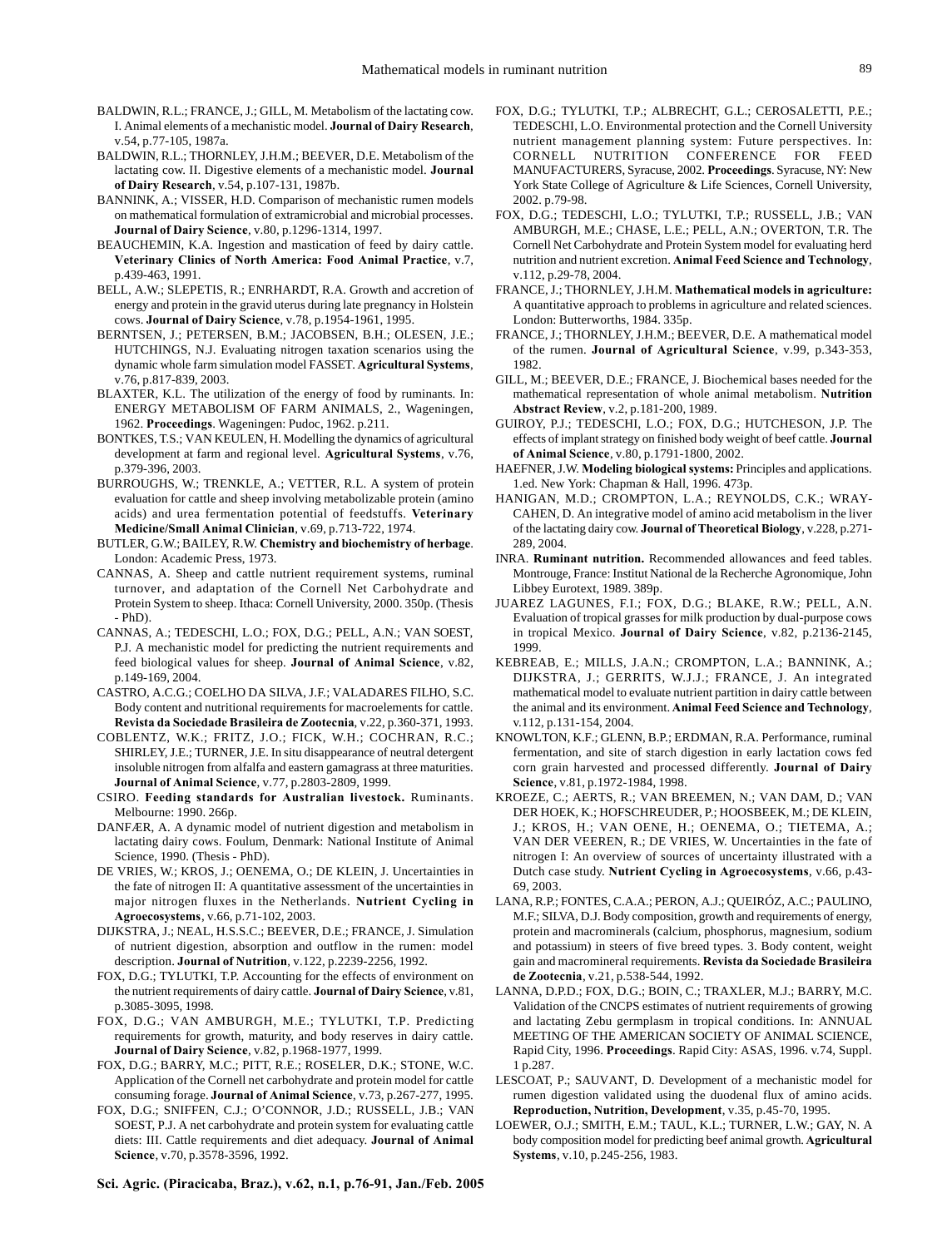90 Tedeschi et al.

- LOFGREEN, G.P.; GARRETT, W.N. A system for expressing net energy requirements and feed values for growing and finishing beef cattle. **Journal of Animal Science**, v.27, p.793-806, 1968.
- MCNAMARA, J.P. Research, improvement and application of mechanistic, biochemical, dynamic models of metabolism in lactating dairy cattle. **Animal Feed Science and Technology**, v.112, p.155-176, 2004.
- MERTENS, D.R. Creating a system for meeting the fiber requirements of dairy cows. **Journal of Dairy Science**, v.80, p.1463-1481, 1997.
- MOE, P.W. Energy metabolism of dairy cattle. **Journal of Dairy Science**, v.64, p.1120-1139, 1981.
- MOE, P.W.; FLATT, W.P.; TYRRELL, H.F. Net energy value of feeds for lactation. **Journal of Dairy Science**, v.55, p.945-958, 1972.
- NAKAMURA, T.; KLOPFENSTEIN, T.J.; BRITTON, R.A. Evaluation of acid detergent insoluble nitrogen as an indicator of protein quality in nonforage proteins. **Journal of Animal Science**, v.72, p.1043-1048, 1994.
- NOTTER, D.R. Simulated efficiency of beef production for a cow-calffeedlot management system. Lincoln: University of Nebraska, 1977. (Thesis - PhD).
- NRC. **Nutrient requirements of beef cattle**. 4.ed. Washington, DC: National Academy Press, 1970. 55p.
- NRC. **Nutrient requirements of dairy cattle**. 4.ed. Washington, DC: National Academy Press, 1971. 54p.
- NRC. **Nutrient requirements of beef cattle**. 6.ed. Washington, DC: National Academy Press, 1984.
- NRC. **Ruminant nitrogen usage**. Washington, DC: National Academy Press, 1985. 138p.
- NRC. **Nutrient requirements of dairy cattle**. 6.ed. Washington, DC: National Academy Press, 1989. 157p.
- NRC. **Nutrient requirements of beef cattle**. 7.ed. Washington, DC: National Academy Press, 1996. 242p.
- NRC. **Nutrient requirements of beef cattle**. updated 7.ed. Washington, DC: National Academy Press, 2000. 242p.
- NRC. **Nutrient requirements of dairy cattle**. 7.ed. Washington, DC: National Academy Press, 2001. 381p.
- O'CONNOR, J.D.; SNIFFEN, C.J.; FOX, D.G.; CHALUPA, W. A net carbohydrate and protein system for evaluating cattle diets: IV. Predicting amino acid adequacy. **Journal of Animal Science**, v.71, p.1298-1311, 1993.
- OFFNER, A.; SAUVANT, D. Comparative evaluation of the Molly, CNCPS, and LES rumen models. **Animal Feed Science and Technology**, v.112, p.107-130, 2004.
- OLTJEN, J.W.; BYWATER, A.C.; BALDWIN, R.L.; GARRETT, W.N. Development of a dynamic model of beef cattle growth and composition. **Journal of Animal Science**, v.62, p.86-97, 1986.
- OTTO, K.L.; FERGUSON, J.D.; FOX, D.G.; SNIFFEN, C.J. Relationship between body condition score and composition of ninth to eleventh rib tissue in Holstein dairy cows. **Journal of Dairy Science**, v.74, p.852- 859, 1991.
- PIRES, C.C.; FONTES, C.A.A.; GALVÃO, J.G.; QUEIRÓZ, A.C.; COELHO DA SILVA, J.F.; PAULINO, M.F. Nutritional requirements of finishing beef cattle. III - Calcium and phosphorus requirements for weight gain. **Revista da Sociedade Brasileira de Zootecnia**, v.22, p.133-143, 1993a.
- PIRES, C.C.; FONTES, C.A.A.; GALVÃO, J.G.; QUEIRÓZ, A.C.; PEREIRA, J.C.; PAULINO, M.F. Nutritional requirements of finishing beef cattle. IV - Requirements for magnesium, sodium and potassium. **Revista da Sociedade Brasileira de Zootecnia**, v.22, p.144-154, 1993b.
- PITT, R.E.; VAN KESSEL, J.S.; FOX, D.G.; PELL, A.N.; BARRY, M.C.; VAN SOEST, P.J. Prediction of ruminal volatile fatty acids and pH within the net carbohydrate and protein system. **Journal of Animal Science**, v.74, p.226-244, 1996.
- RASMUSSEN, C.N.; KETTERINGS, Q.M.; ALBRECHT, G.L. Cornell Cropware version 1.0, a *Cu*NMPS Software Program. In: DEVELOPING AND APPLYING NEXT GENERATION TOOLS FOR FARM AND WATERSHED NUTRIENT MANAGEMENT TO PROTECT WATER QUALITY, Ithaca, 2002. **Proceedings**. Ithaca: Cornell Animal Science Department, 2002. p.13-29 (Mimeo 220 and Crop and Soil Science Research Series E-02-1).
- REYNOSO-CAMPOS, O.; FOX, D.G.; BLAKE, R.W.; BARRY, M.C.; TEDESCHI, L.O.; NICHOLSON, C.F.; KAISER, H.M.; OLTENACU, P.A. Predicting nutritional requirements and lactation performance of dual-purpose cows using a dynamic model. **Agricultural Systems**, v.80, p.67-83, 2004.
- ROBINSON, P.H.; GIVENS, D.I.; GETACHEW, G. Evaluation of NRC, UC Davis and ADAS approaches to estimate the metabolizable energy values of feeds at maintenance energy intake from equations utilizing chemical assays and in vitro determinations. **Animal Feed Science and Technology**, v.114, p.75-90, 2004.
- RUEDA-MALDONATO, B.L.; BLAKE, R.W.; NICHOLSON, C.F.; FOX, D.G.; TEDESCHI, L.O.; PELL, A.N.; FERNANDES, E.C.M.; VALENTEM, J.C.; CARNEIRO, J.C. Production and economic potentials of cattle in pasture-based systems of the western Amazon region of Brazil. **Journal of Animal Science**, v.81, p.2923-2937, 2003.
- RUSSELL, J.B.; SNIFFEN, C.J. Effect of carbon-4 and carbon-5 volatile fatty acids on growth of mixed rumen bacteria *in vitro*. **Journal of Dairy Science**, v.67, p.987-994, 1984.
- RUSSELL, J.B.; WALLACE, R.J. Energy yielding and consuming reactions. In: STEWART, P.N.H.A.C.S. (Ed.) **The rumen microbial ecosystem**. London: Blackie Academic & Professional, 1997. p.246-282.
- RUSSELL, J.B.; O'CONNOR, J.D.; FOX, D.G.; VAN SOEST, P.J.; SNIFFEN, C.J. A net carbohydrate and protein system for evaluating cattle diets: I. Ruminal fermentation. **Journal of Animal Science**, v.70, p.3551-3561, 1992.
- SAINZ, R.D.; WOLFF, J.E. Development of a dynamic, mechanistic model of lamb metabolism and growth. **Animal Production**, v.51, p.535-549, 1990a.
- SAINZ, R.D.; WOLFF, J.E. Evaluation of hypotheses regarding mechanisms of action of growth promotants and repartitioning agents using a simulation model of lamb metabolism and growth. **Animal Production**, v.51, p.551-558, 1990b.
- SANDERS, J.O.; CARTWRIGHT, T.C. A general cattle production systems model. I: Structure of the model. **Agricultural Systems**, v.3, p.217-227, 1979.
- SAUVANT, D. The use of modelling to predict animal responses to diet. In: RALSTON PURINA INTERNATIONAL SCIENTIFIC ADVISORY BOARD, Paris, 1991. **Proceedings**. Paris, 1991. p.34.
- SILVA SOBRINHO, A.G.; GARCIA, J.A.; COELHO DA SILVA, J.F.; SILVA, D.J. Requerimentos de macrominerais (Ca, P, Mg, Na e K) para seis grupos genéticos de bovídeos. **Revista da Sociedade Brasileira de Zootecnia**, v.16, p.40-51, 1987.
- SNIFFEN, C.J.; O'CONNOR, J.D.; VAN SOEST, P.J.; FOX, D.G.; RUSSELL, J.B. A net carbohydrate and protein system for evaluating cattle diets: II. Carbohydrate and protein availability. **Journal of Animal Science**, v.70, p.3562-3577, 1992.
- TAYLOR, C.S. Time taken to mature in relation to mature weight for sexes, strains and species of domesticated mammals and birds. **Animal Production**, v.10, p.157-169, 1968.
- TEDESCHI, L.O. Development and Evaluation of Models for the Cornell Net Carbohydrate and Protein System: 1. Feed Libraries, 2. Ruminal Nitrogen and Branched-Chain Volatile Fatty Acid Deficiencies, 3. Diet Optimization, 4. Energy Requirement for Maintenance and Growth. Ithaca, NY: Cornell University, 2001. 414p. Thesis (Ph.D. Dissertation).
- TEDESCHI, L.O.; FOX, D.G.; RUSSELL, J.B. Accounting for ruminal deficiencies of nitrogen and branched-chain amino acids in the structure of the Cornell net carbohydrate and protein system. In: CORNELL NUTRITION CONFERENCE FOR FEED MANUFACTURERS, Rochester, 2000. **Proceedings**. Rochester: New York State College of Agriculture & Life Sciences, Cornell University, 2000a. p.224-238.
- TEDESCHI, L.O.; FOX, D.G.; RUSSELL, J.B. Accounting for the effects of a ruminal nitrogen deficiency within the structure of the Cornell net carbohydrate and protein system. **Journal of Animal Science**, v.78, p.1648-1658, 2000b.
- TEDESCHI, L.O.; FOX, D.G.; TYLUTKI, T.P. Potential environmental benefits of ionophores in ruminant diets. **Journal of Environmental Quality**, v.32, p.1591-1602, 2003.
- TEDESCHI, L.O.; FOX, D.G.; GUIROY, P.J. A decision support system to improve individual cattle management. 1. A mechanistic, dynamic model for animal growth. **Agricultural Systems**, v.79, p.171-204, 2004.
- TEDESCHI, L.O.; FOX, D.G.; CHASE, L.E.; WANG, S.J. Whole-herd optimization with the Cornell net carbohydrate and protein system. I. Predicting feed biological values for diet optimization with linear programming. **Journal of Dairy Science**, v.83, p.2139-2148, 2000c.